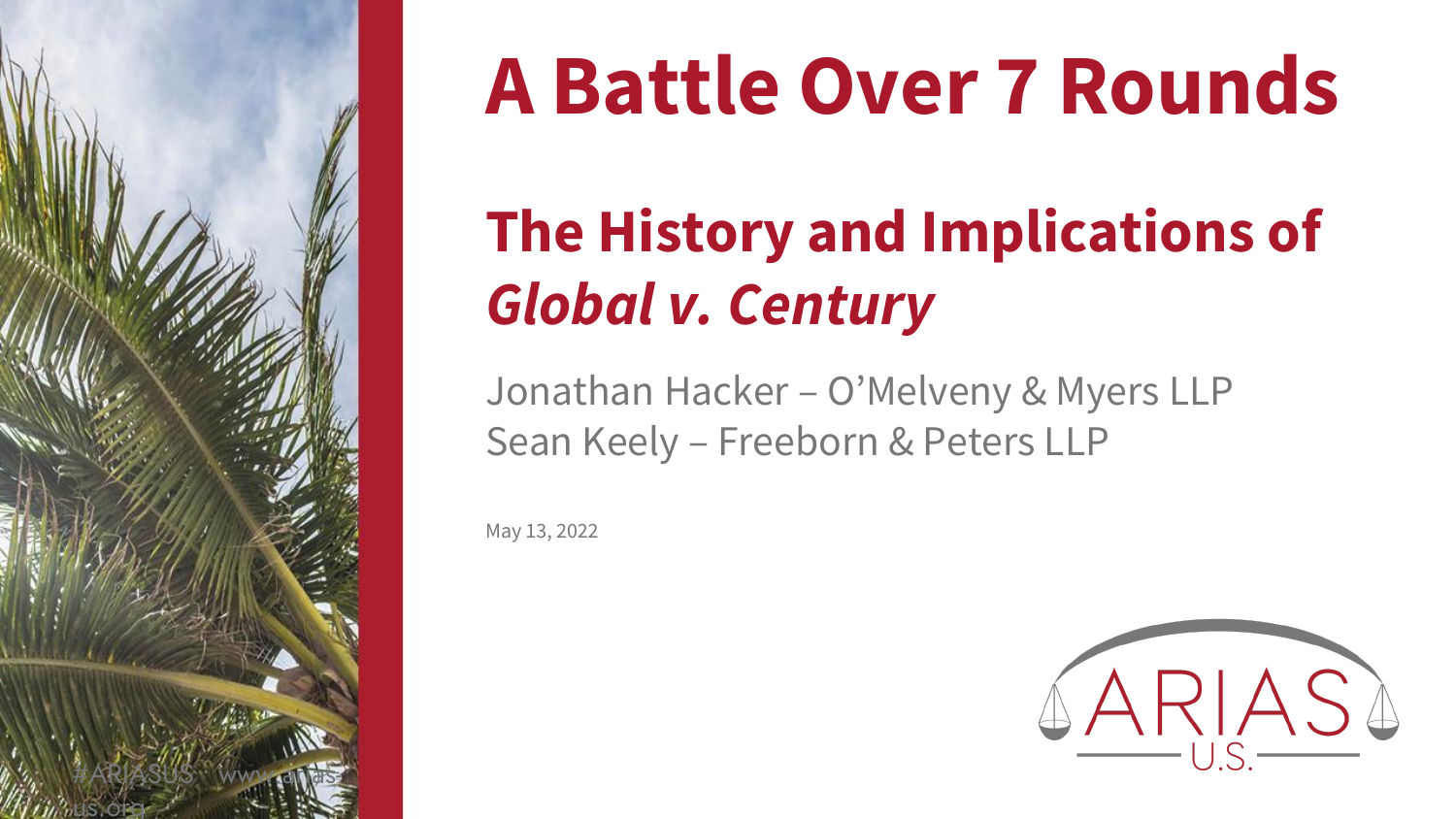### **What Happened and What Might It Mean?**

- The Background From Foley Square to Albany and back again
- So is the cap defense dead nationwide or even in New York?
- The significance of certified questions
- How do courts use "industry custom and practice?"
- Broader reinsurance implications beyond the cap defense?

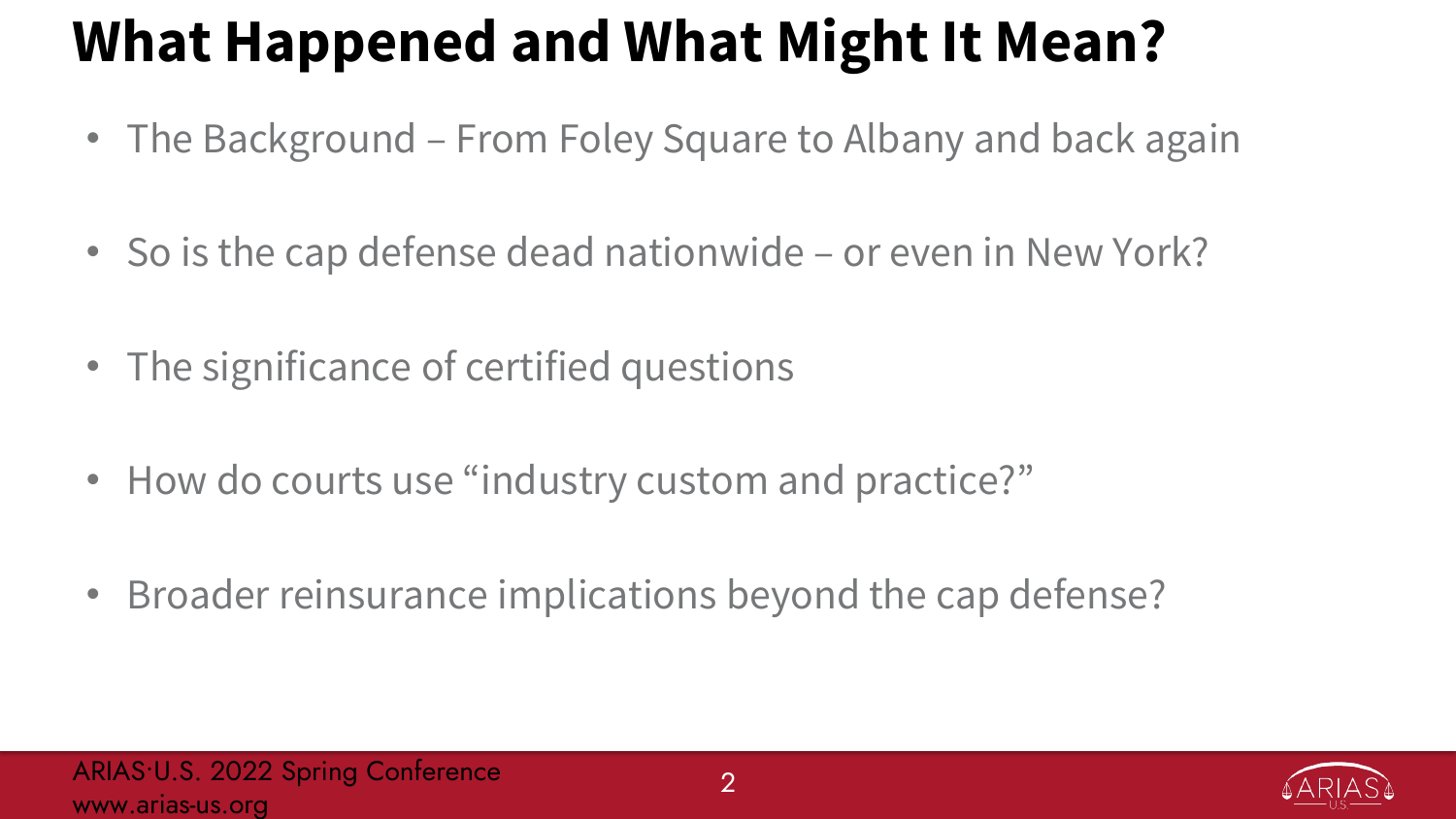# **The Background of**  *Global I* **through** *VII*

**From Foley Square to Albany and Back Again**

ARIAS•U.S. 2022 Spring Conference www.arias-us.org

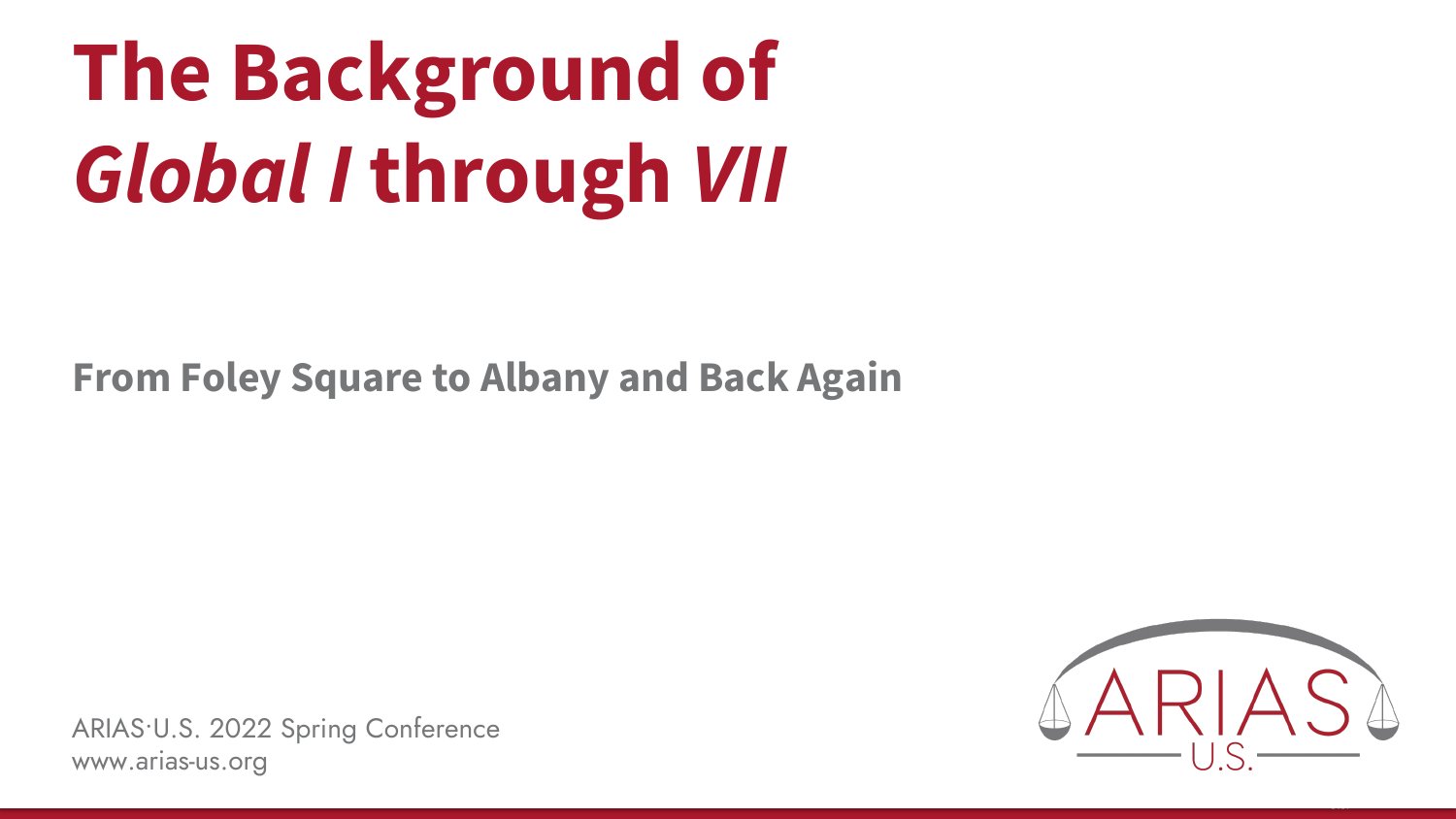### **The "Highly Relevant Provisions"**

- "[Global] [d]oes hereby reinsure [Century] in respect of [Century's liability insurance policy with Caterpillar] and in consideration of the payment of the premium and subject to the terms, conditions, and amount of liability set forth herein, as follows:"
- Reinsurance Accepted: "\$250,000. part of \$500,000. each occurrence as original excess of [Century's] retention as shown in Item #3 above."
- "the liability of [Global] specified in Item 4 above shall follow that of [Century] and, except as otherwise specifically provided herein, shall be subject in all respects to all the terms and conditions of [the underlying policy]."
- "[a]ll claims involving this reinsurance, when settled by [Century], shall be binding on [Global], who shall be bound to pay its proportion of such settlements, <mark>and in addition</mark> thereto, … [Global's] proportion of expenses[.]"

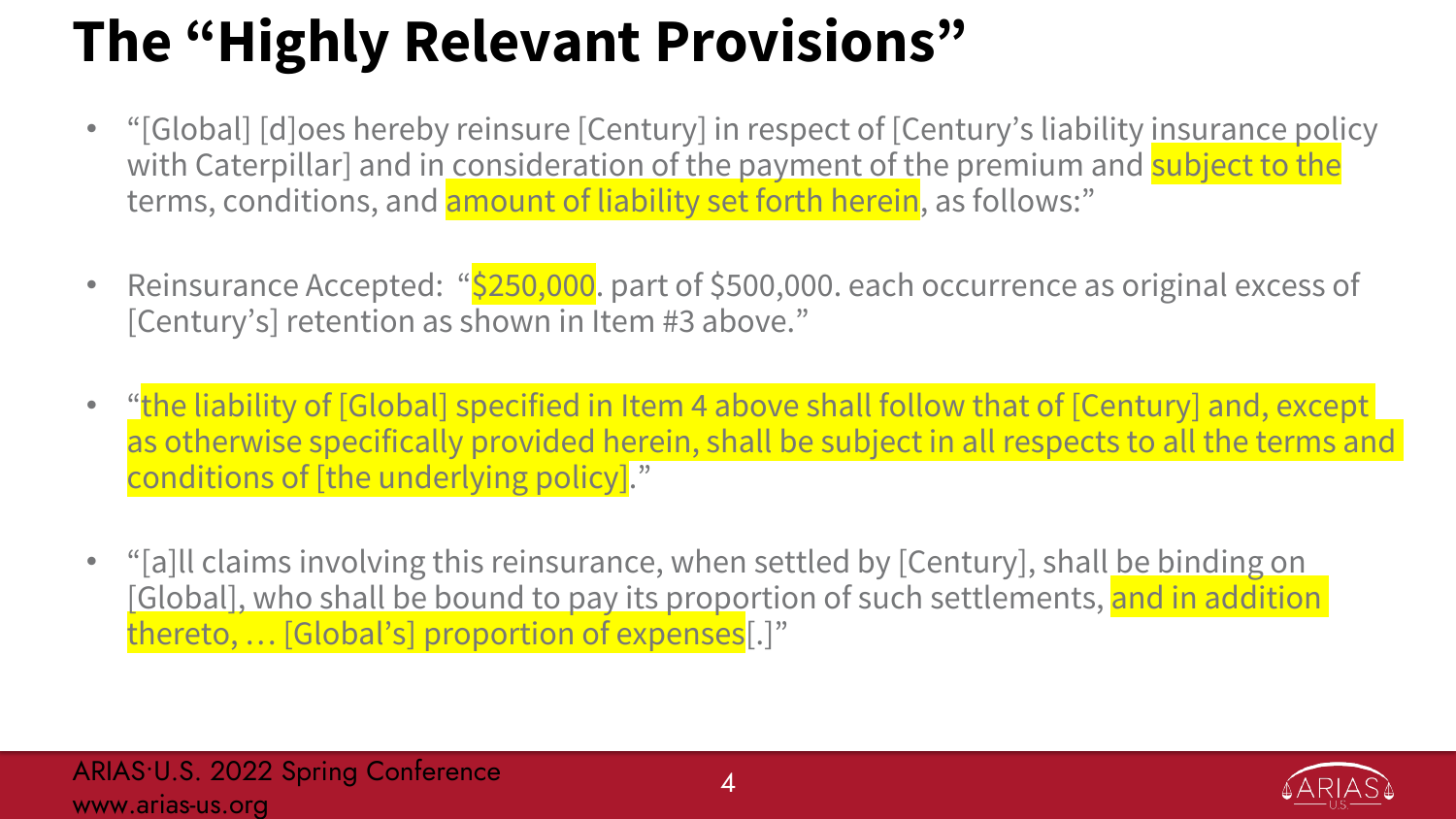### *Global I***, 2014 WL 40542600 (SDNY Aug. 15, 2014) Summary judgment in favor of Global**

"Based on the plain language of the Certificates and the Second Circuit's binding precedent, Global's motion is granted."

"[T]he relevant language in the Certificate is nearly identical to the language relied on by the Second Circuit in *Bellefonte*."

"If the parties intended to exclude expenses from the total liability cap, they could have made that clear in the Certificates." citing *Excess*

United States District Court. S.D. New York **GLOBAL REINSURANCE CORPORATION OF** AMERICA, Plaintiff,  $V_{\cdot}$ CENTURY INDEMNITY COMPANY, Defendant. No. 13 Civ. 06577(LGS).

Signed Aug. 15, 2014.

**OPINION AND ORDER** LORNA G. SCHOFIELD, District Judge.

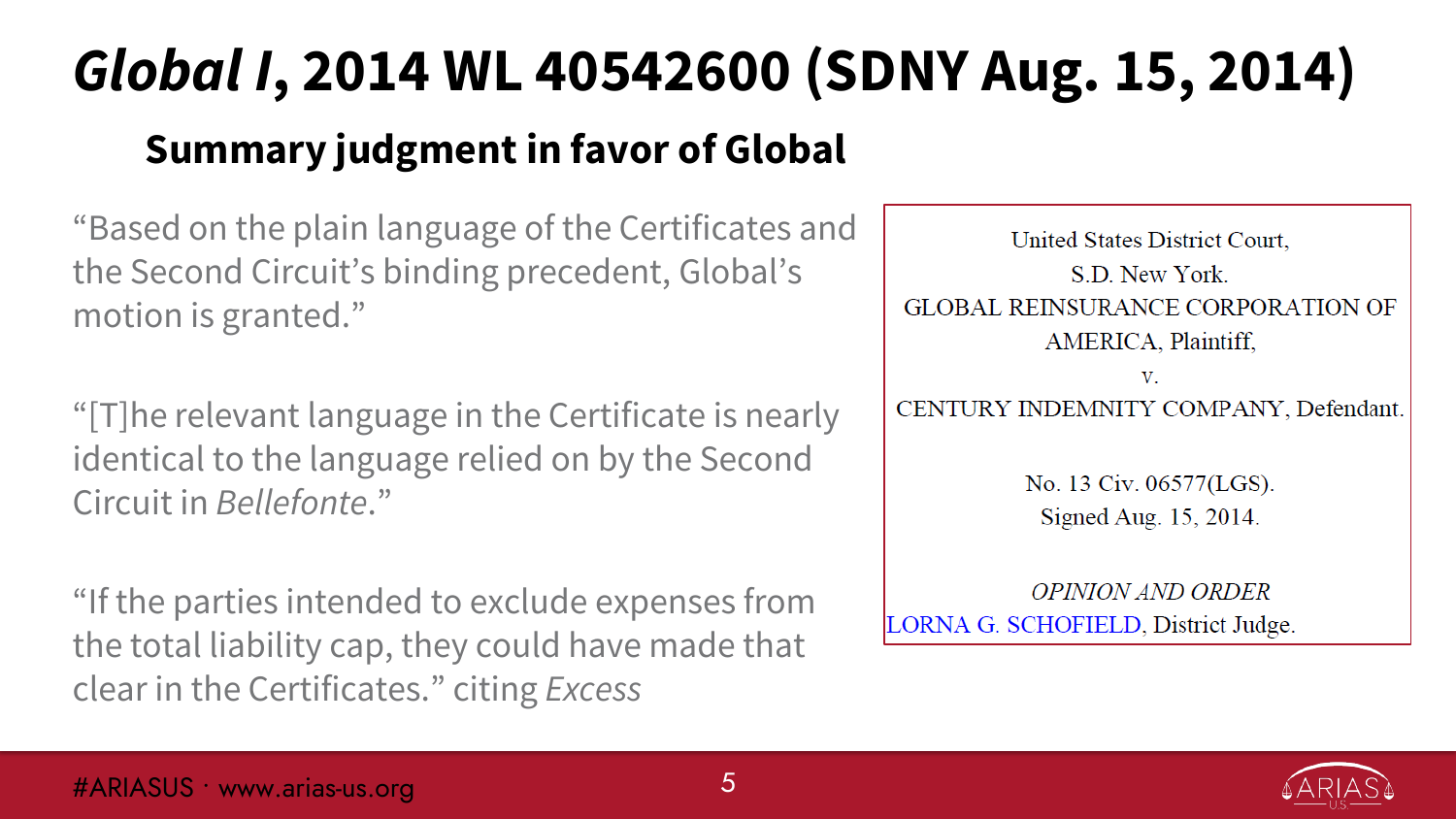## *Global II***, 2015 WL 1782206 (SDNY Apr. 15, 2015)**

#### **Denying Century's motion for reconsideration based on** *Munich Re*

Later in 2014, the Second Circuit decided *Utica v. Munich Re*, where it vacated summary judgment for Munich on the cap defense finding *Bellefonte* did not apply.

"The holding in *Utica* was based on the language of the particular reinsurance certificate at issue there, which differs from the Certificates here."

*"Utica* confirms that where, as here, 'a provision in the policies at issue … expressly ma[kes] all of the reinsurer's obligations 'subject to' the limit of liability,' those policies 'are unambiguously expense-inclusive.'*"* quoting *Munich Re* citing *Unigard* and *Bellefonte*.

United States District Court, S.D. New York. **GLOBAL REINSURANCE CORPORATION OF** AMERICA, Plaintiff, V. CENTURY INDEMNITY COMPANY, Defendant. No. 13 Civ. 06577(LGS). Signed April 15, 2015. OPINION AND ORDER

LORNA G. SCHOFIELD, District Judge.

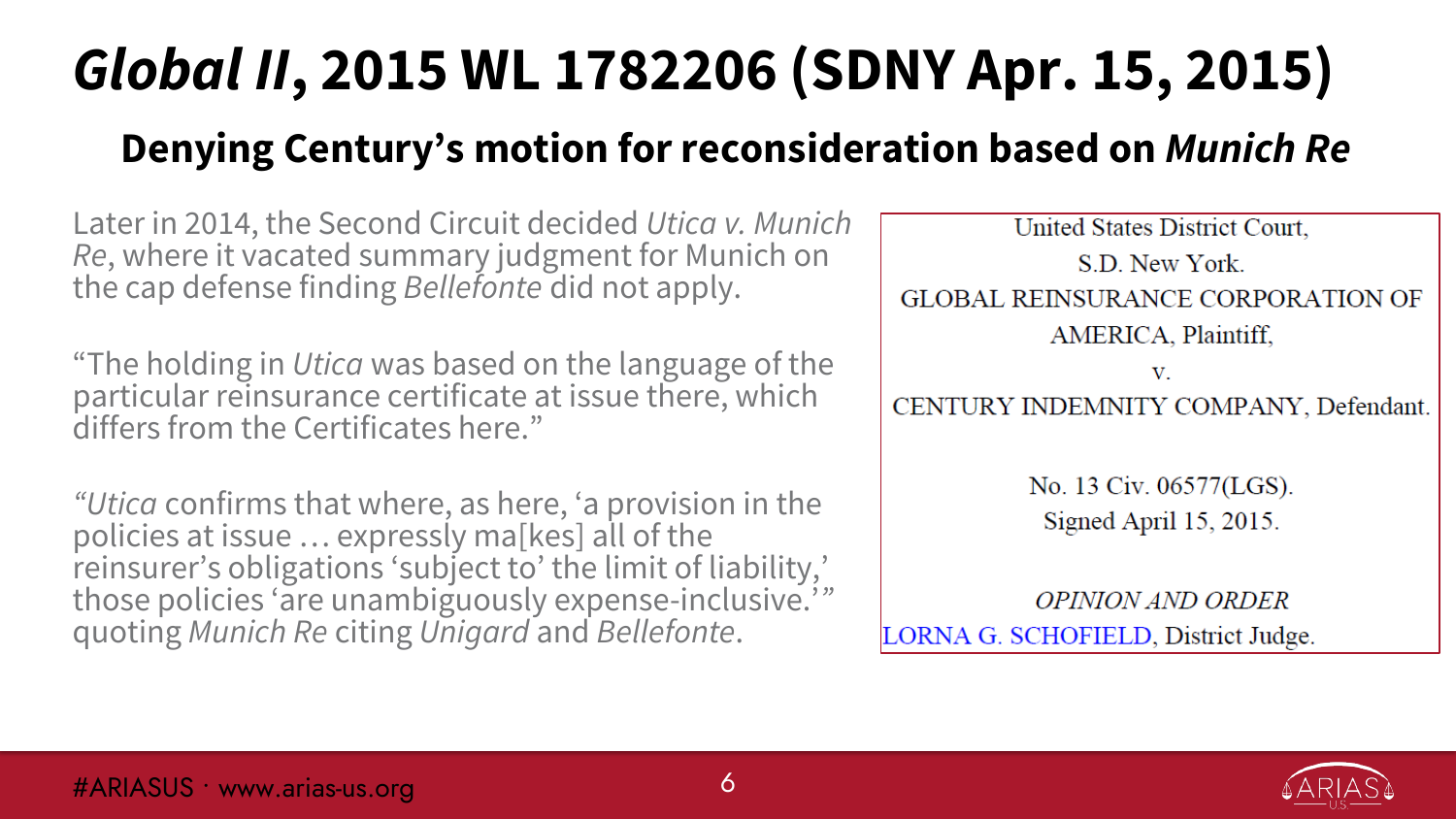## *Global III***, 843 F.3d 120 (2d Cir. 2016)**

#### **Certifying a question to the New York Court of Appeals**

"Century now argues, with the support of four large reinsurance brokers, that *Bellefonte* and *Unigard* were wrongly decided."

"[W]e find it difficult to understand the *Bellefonte* court's conclusion that the reinsurance certificate in that case *unambiguously* capped the reinsurer's liability for both loss and expense."

*"*Our intention, therefore, is to seek [the views of] the New York Court of Appeals as to whether a consistent rule of construction specifically applicable to reinsurance contracts exists."

843 F.3d 120 United States Court of Appeals, Second Circuit. Global Reinsurance Corporation of America, successor in interest to Constitution Reinsurance Corporation, Plaintiff-Counter-Defendant-Appellee, V. Century Indemnity Company, successor in interest to CCI Insurance Company, successor in interest to Insurance Company of North America, Defendant-Counter-Claimant-Appellant.<sup>1</sup> Docket No. 15-2164-cv August Term, 2015 Argued: May 5, 2016 Decided: December 8, 2016

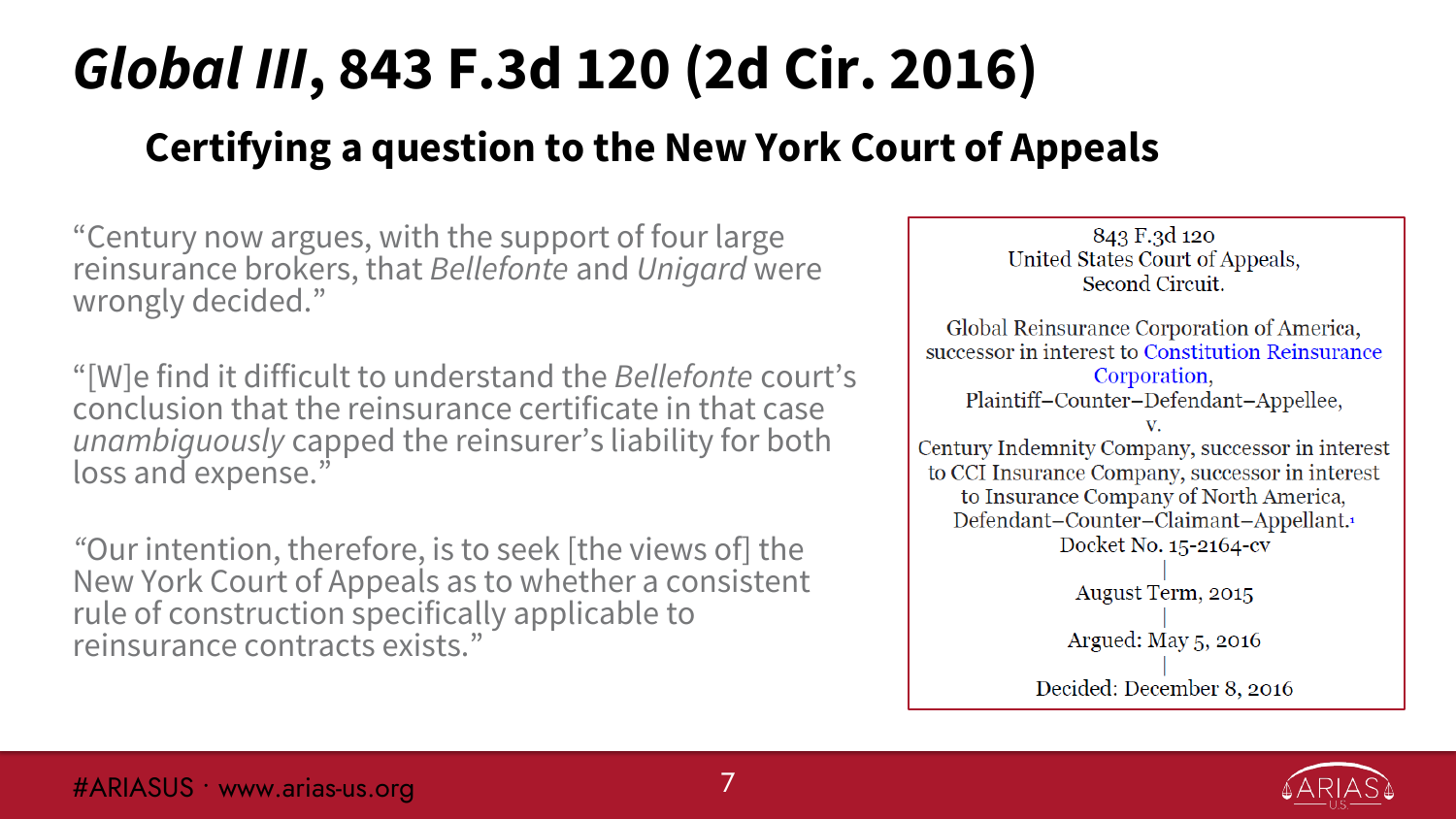### *Global III* **– The Certified Question**

Does the decision of the New York Court of Appeals in *Excess Insurance Co. v. Factory Mutual Insurance Co.*, 3 N.Y.3d 577 (2004), impose either a rule of construction, or a strong presumption, that a per occurrence liability cap in a reinsurance contract limits the total reinsurance available under the contract to the amount of the cap regardless of whether the underlying policy is understood to cover expenses such as, for instance, defense costs?

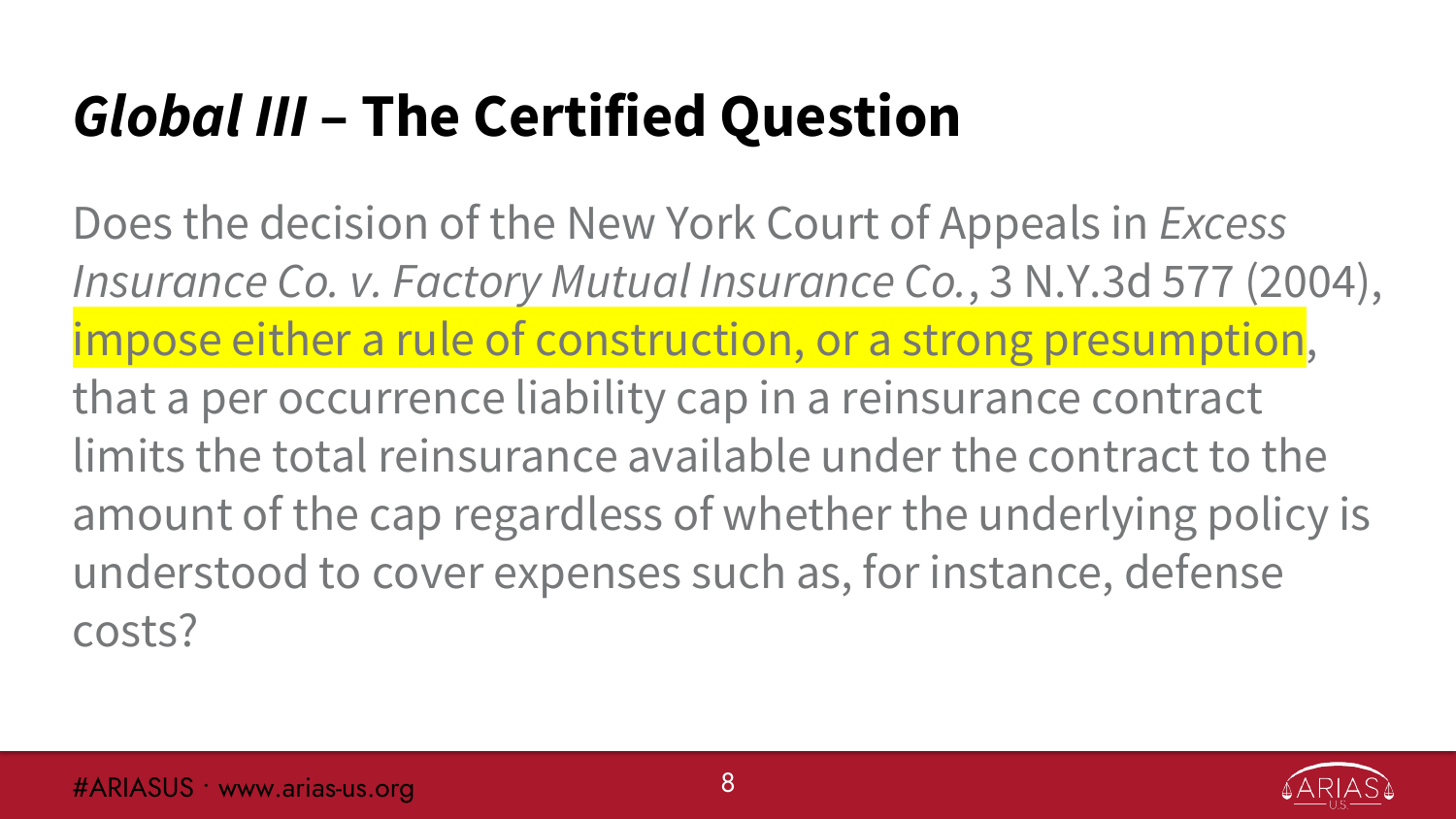### *Global IV***, 30 N.Y.3d 508 (2017)**

#### **The answer: no reinsurance-specific rules of construction**

"Like any contract, a facultative reinsurance contract 'that is complete, clear and unambiguous on its face must be enforced according to the plain meaning of its terms.'"

"Rather than 'adopting a blanket rule, based on policy concerns,' the court must 'look to the language of the policy' above all else."

"New York law does not impose either a rule, or a presumption, that a limitation on liability clause necessarily caps all obligations owed by a reinsurer, such as defense costs, without regard for the specific language employed therein."



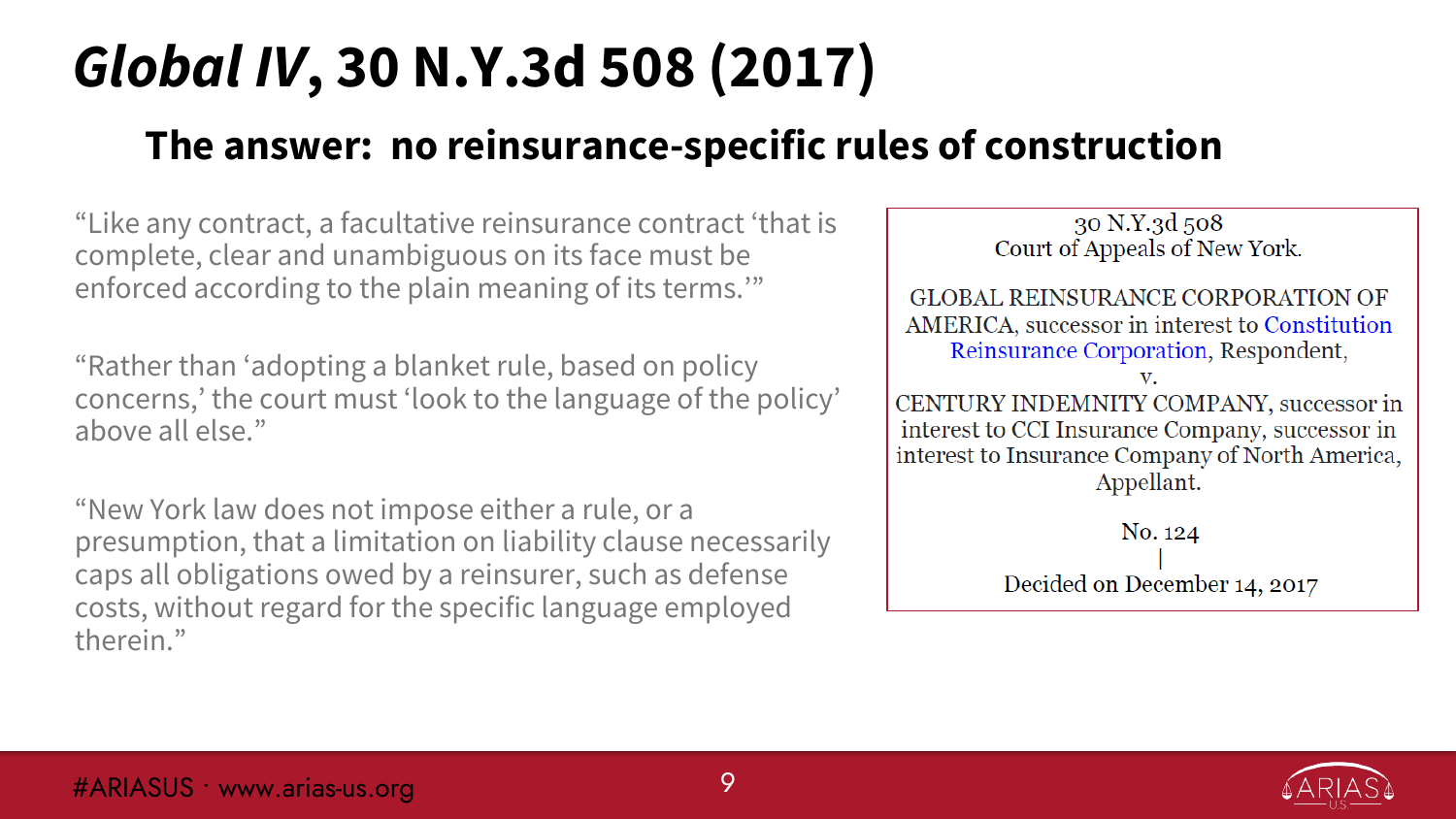### *Global V***, 890 F.3d 74 (2d Cir. 2018) Summary judgment vacated and case remanded**

"The decision from the Court of Appeals resolves the certified question and requires us to remand this case to the district court for consideration in the first instance of the contract terms at issue, employing standard principles of contract interpretation."

"Though reasonable in light of our reasoning in *Bellefonte* and *Unigard*, it is now clear that the district court's determination that the contract was unambiguous was premised on an erroneous interpretation of New York state law.

"The district court should construe each reinsurance policy solely in light of its language and, to the extent helpful, specific context."

890 F.3d 74 United States Court of Appeals, Second Circuit. **GLOBAL REINSURANCE CORPORATION OF** AMERICA, successor in interest to Constitution Reinsurance Corporation, Plaintiff-Counter-Defendant-Appellee, CENTURY INDEMNITY COMPANY, successor in interest to CCI Insurance Company, successor in interest to Insurance Company of North America, Defendant-Counter-Claimant-Appellant. Docket No. 15-2164 August Term, 2015 Argued: May 5, 2016 Decided: May 9, 2018

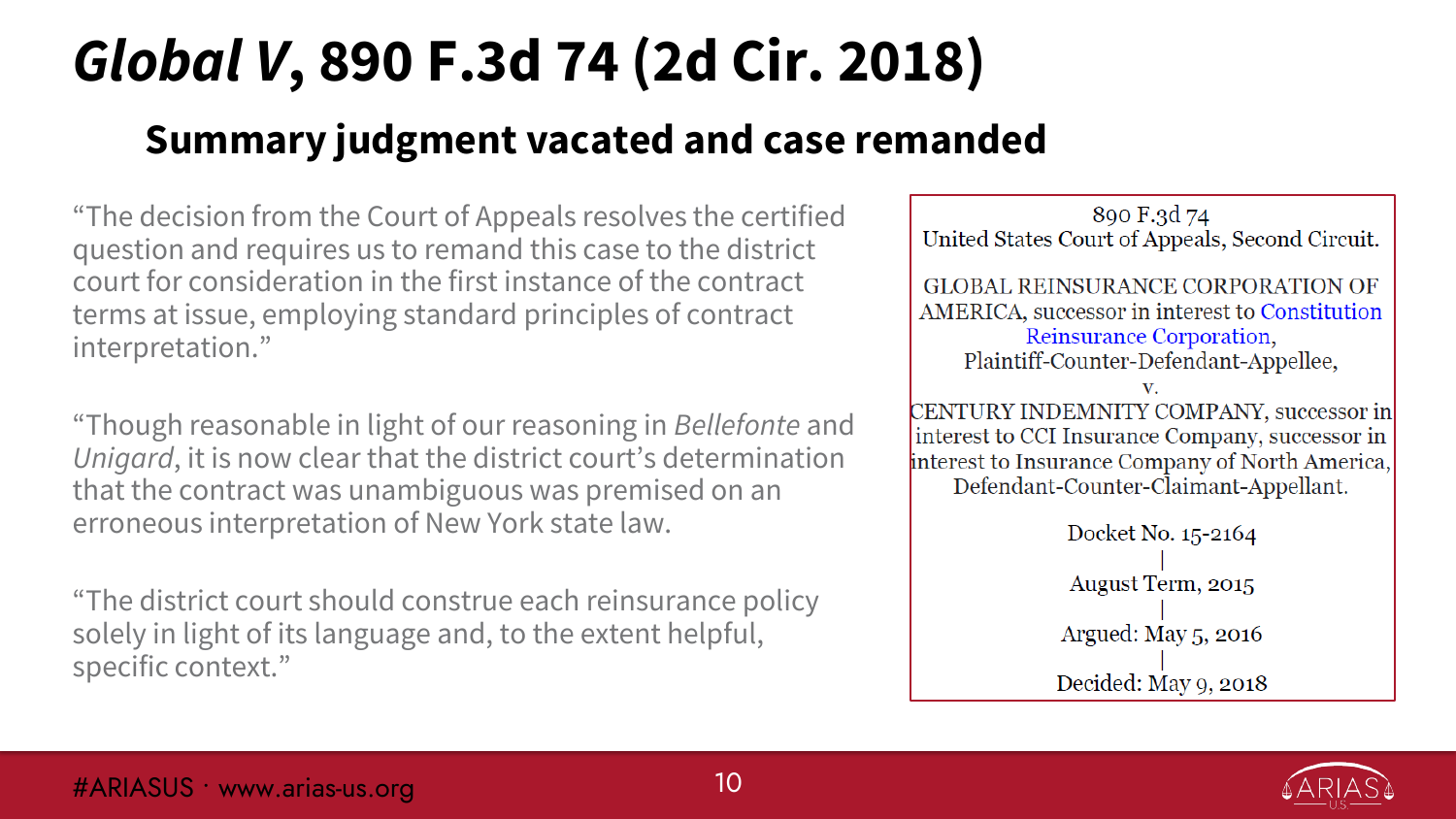### *Global VI* **– The Hearing on Remand**

The district court decided to hold an evidentiary hearing to determine two issues:

(1) whether the language of the reinsurance contracts here is ambiguous; and

(2) whether and how industry specific context helps interpret the reinsurance contracts.

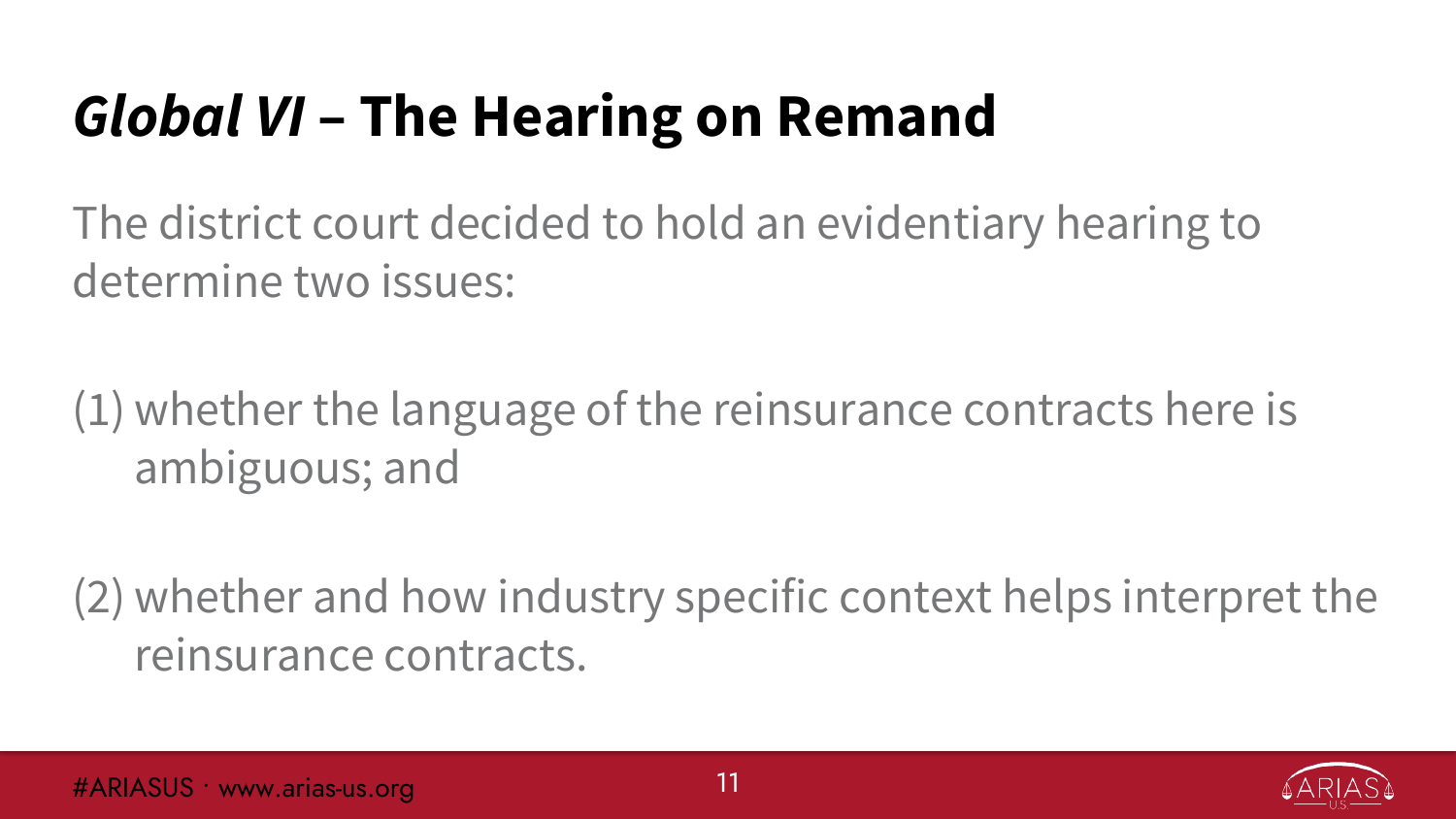### *Global VI* **– The Hearing on Remand**

Court considered pre- and post-hearing briefing and testimony from six expert witnesses.

Two from Global (reinsurance broker and reinsurance claims)

Four from Century (direct underwriter, reinsurance underwriter, and two reinsurance claims witnesses)

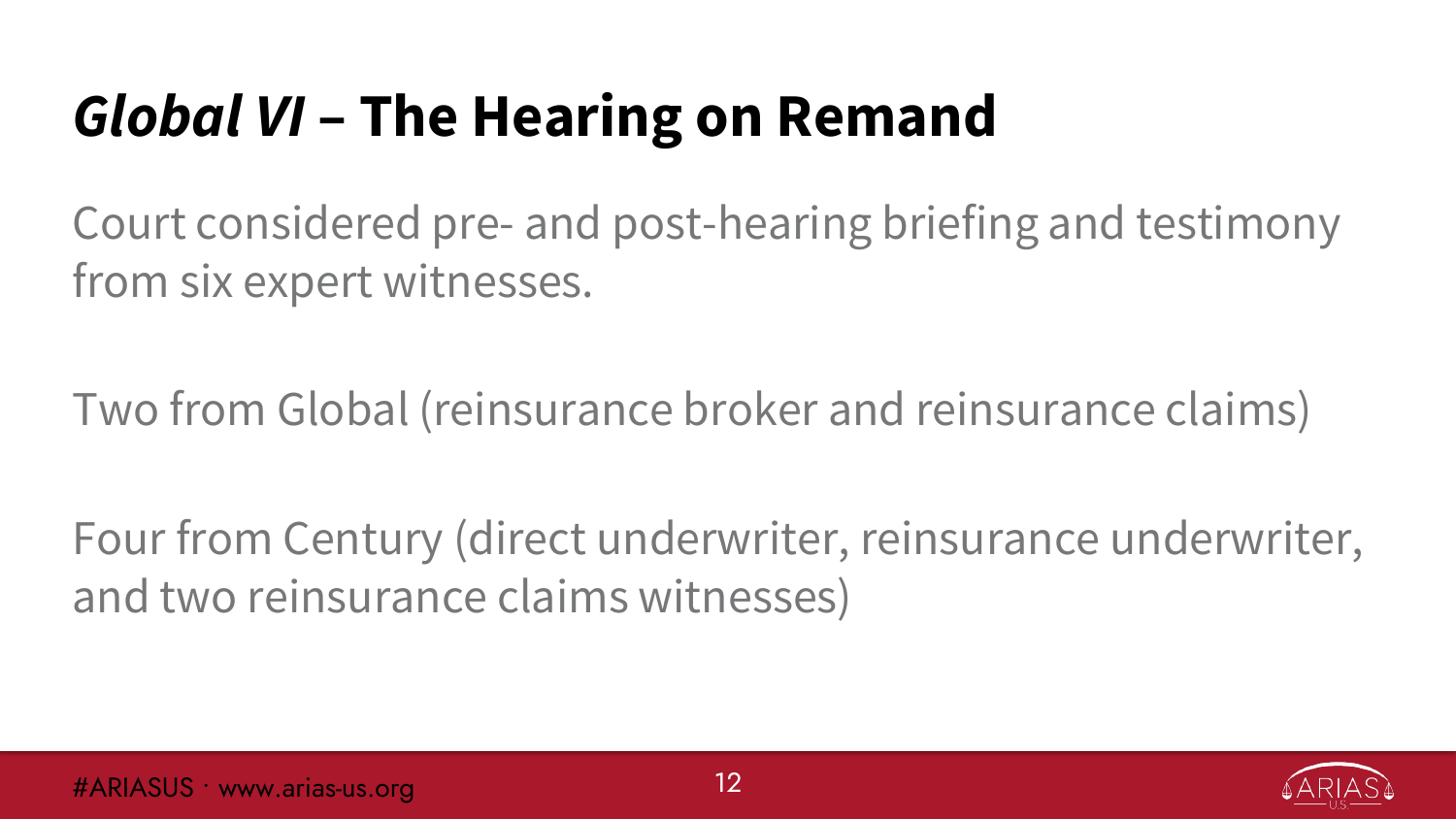*The Holding:*

"For the reasons stated below, the plain and unambiguous meaning of the reinsurance contracts is that the dollar amount stated on the facultative certificates caps indemnity payments and also caps expense payments when there are no losses, but does not cap expense payments when there are losses."

442 F.Supp.3d 576 United States District Court, S.D. New York. **GLOBAL REINSURANCE CORPORATION OF** AMERICA, Plaintiff, CENTURY INDEMNITY COMPANY, Defendant. 13 Civ. 6577 (LGS) Filed  $03/02/2020$ 

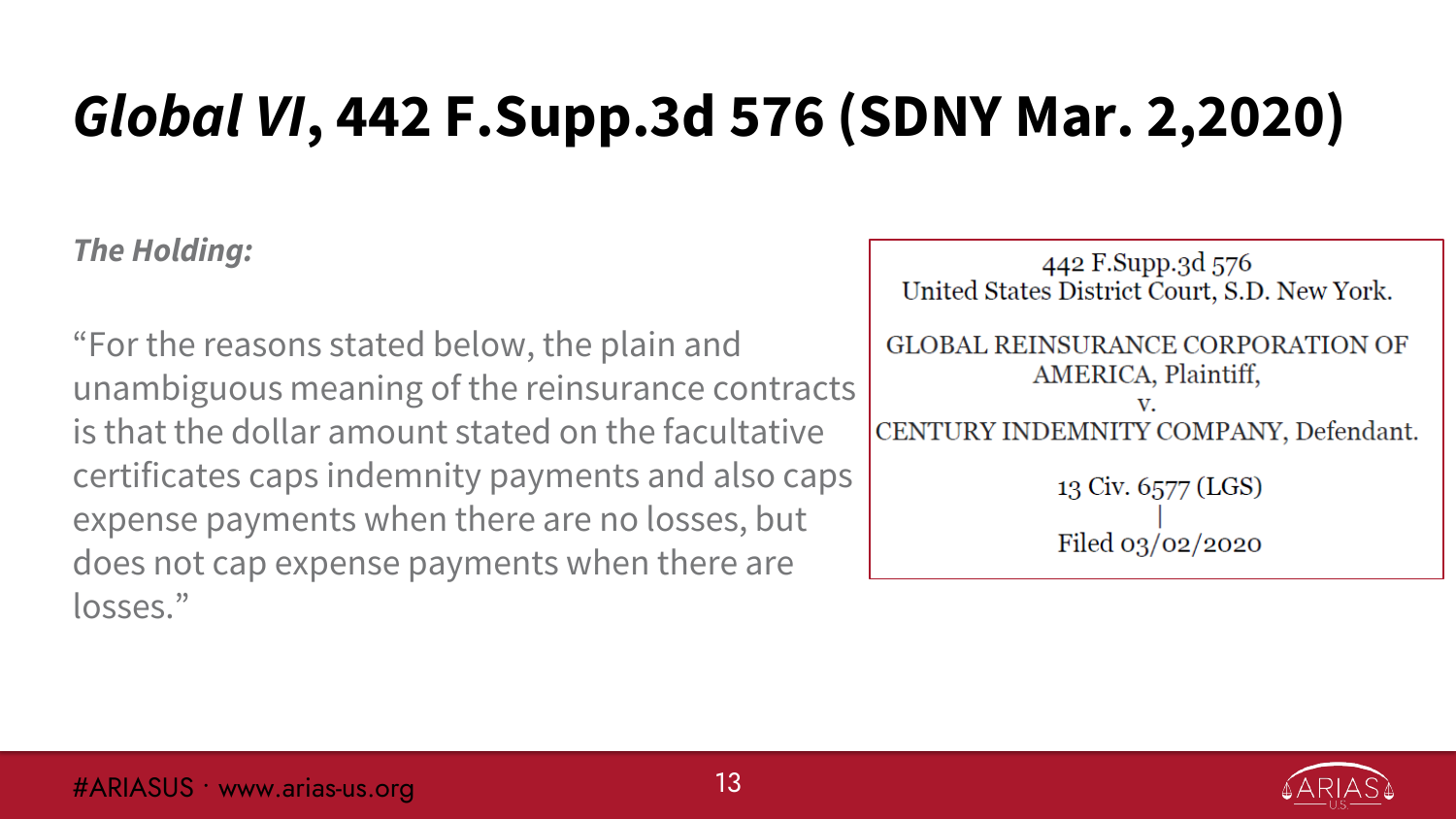"This interpretation is based on the language of the policy, after having read the contract as a whole and with reference to the customs, practices, usages and terminology understood in the reinsurance industry in the 1970's[.]"

*The "subject to the limits" language?* "This brief and general language is by its own terms an introduction to the more specific terms and conditions, such as the Following Form Clause and Payments Provision. This prefatory language is insufficiently detailed or explicit to override the Payments Provision's specific directives as to expenses when there are loss payments and when there are no loss payments."

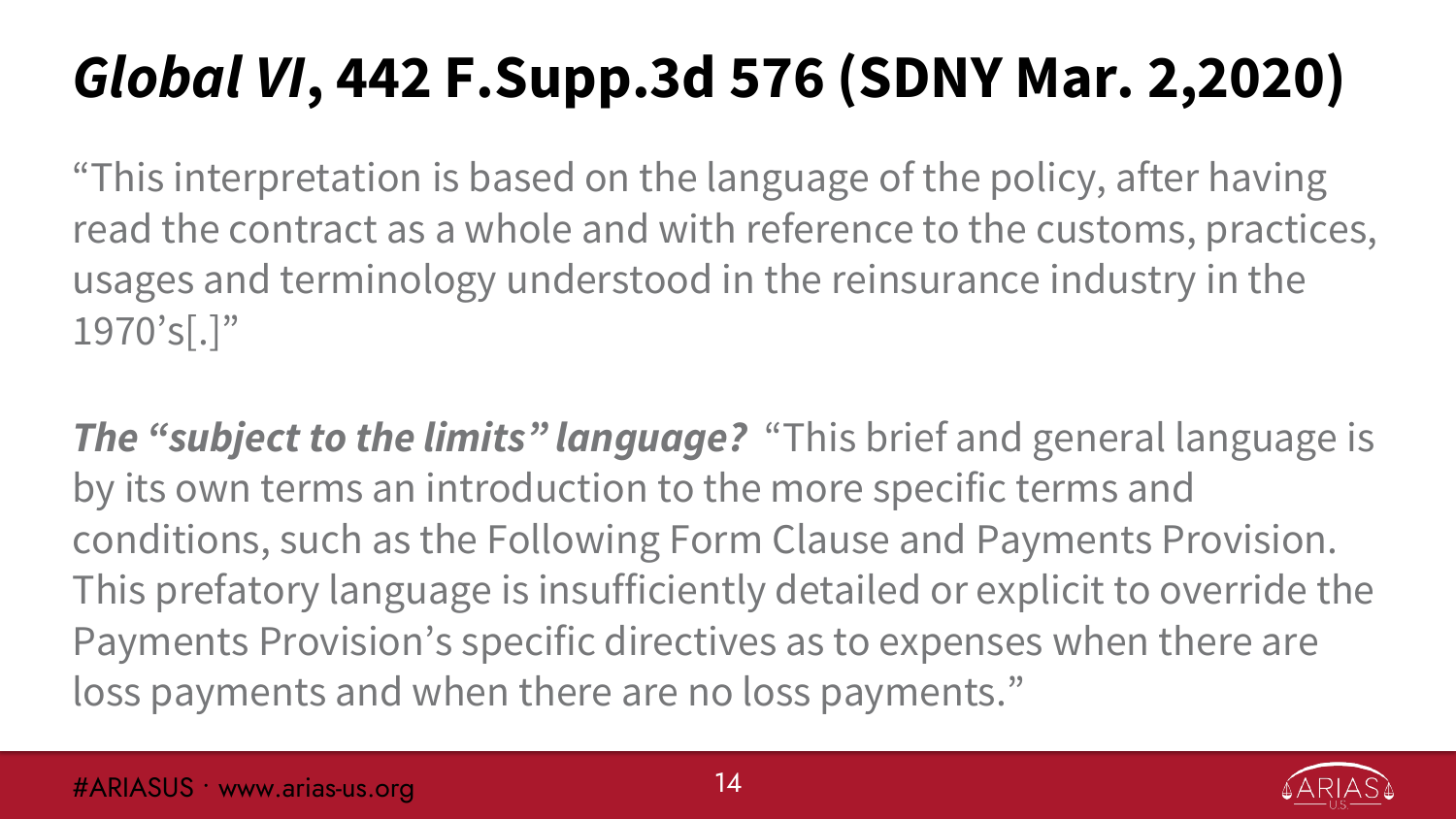#### *The role of industry custom and practice?*

"This textual interpretation is confirmed by the credible expert testimony regarding the relevant industry custom and practice. The Court credits the Century Experts' testimony that concurrency was significant enough to the history of reinsurance and to the reinsurance market that parties to reinsurance agreements considered whether the reinsurance and insurance should be concurrent when drafting contracts. The Court also credits the Century Experts' testimony that concurrency was presumed, unless the policy contained an explicit statement of non-concurrency."



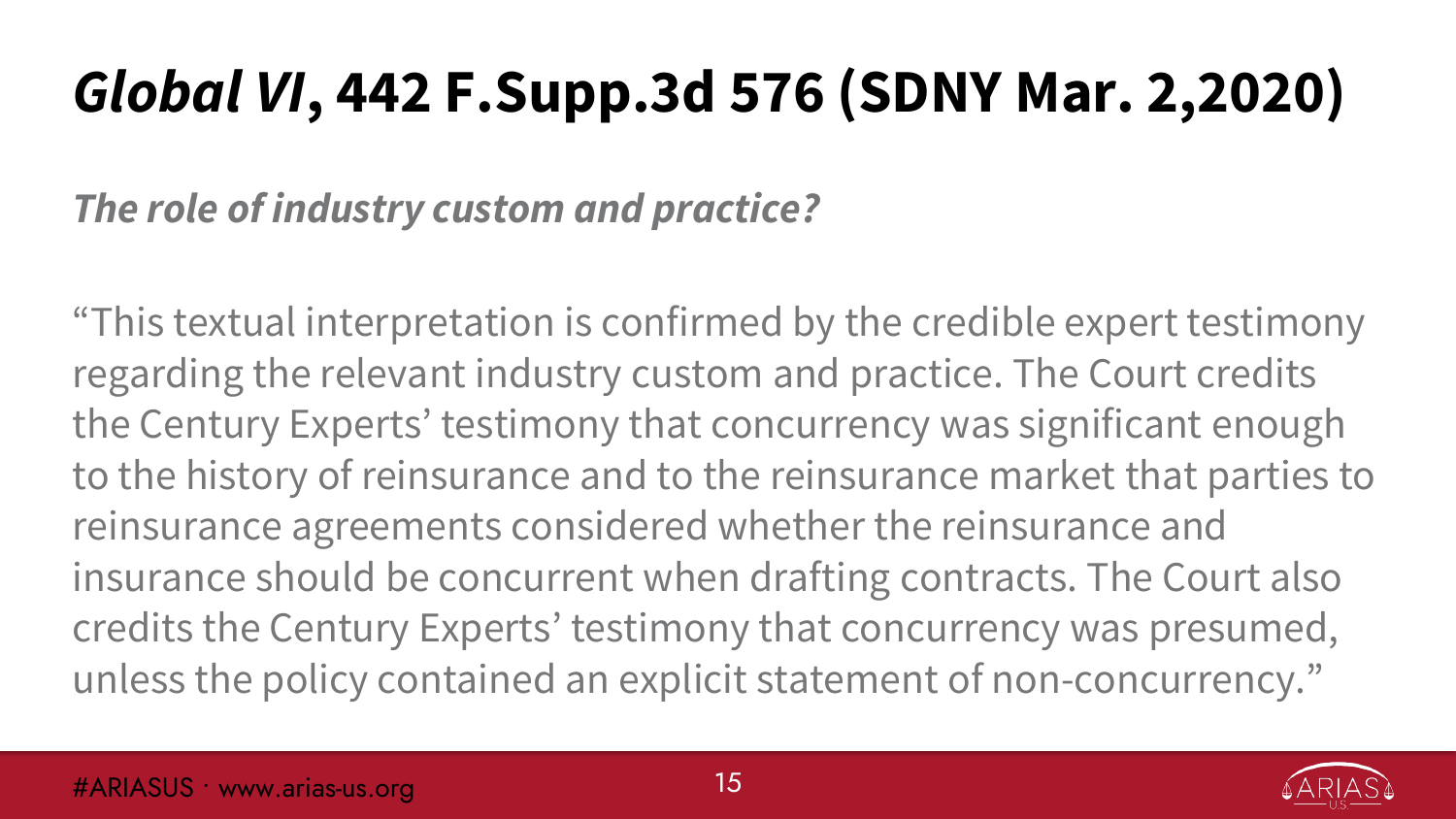#### *The role of precedent and stare decisis?*

"The Second Circuit's instruction in *Global III* that *Bellefonte* and *Unigard* are 'worthy of reflection' convinces this Court that even if these decisions have not been overruled, their continued applicability may be scrutinized."

#### *And the other cases?*

- *Excess* (NY 2014) in its holding "follow[ing] the decisions" in *Bellefonte* and *Unigard*
- *Utica v. Munich Re* (2d Cir. 2014) cited *Bellefonte* / *Unigard* for their holdings
- *Utica v. Clearwater* (2d Cir. 2018) if the Clearwater certificates contained "subject to the limits" language, they "would therefore be capped[,] including expenses."

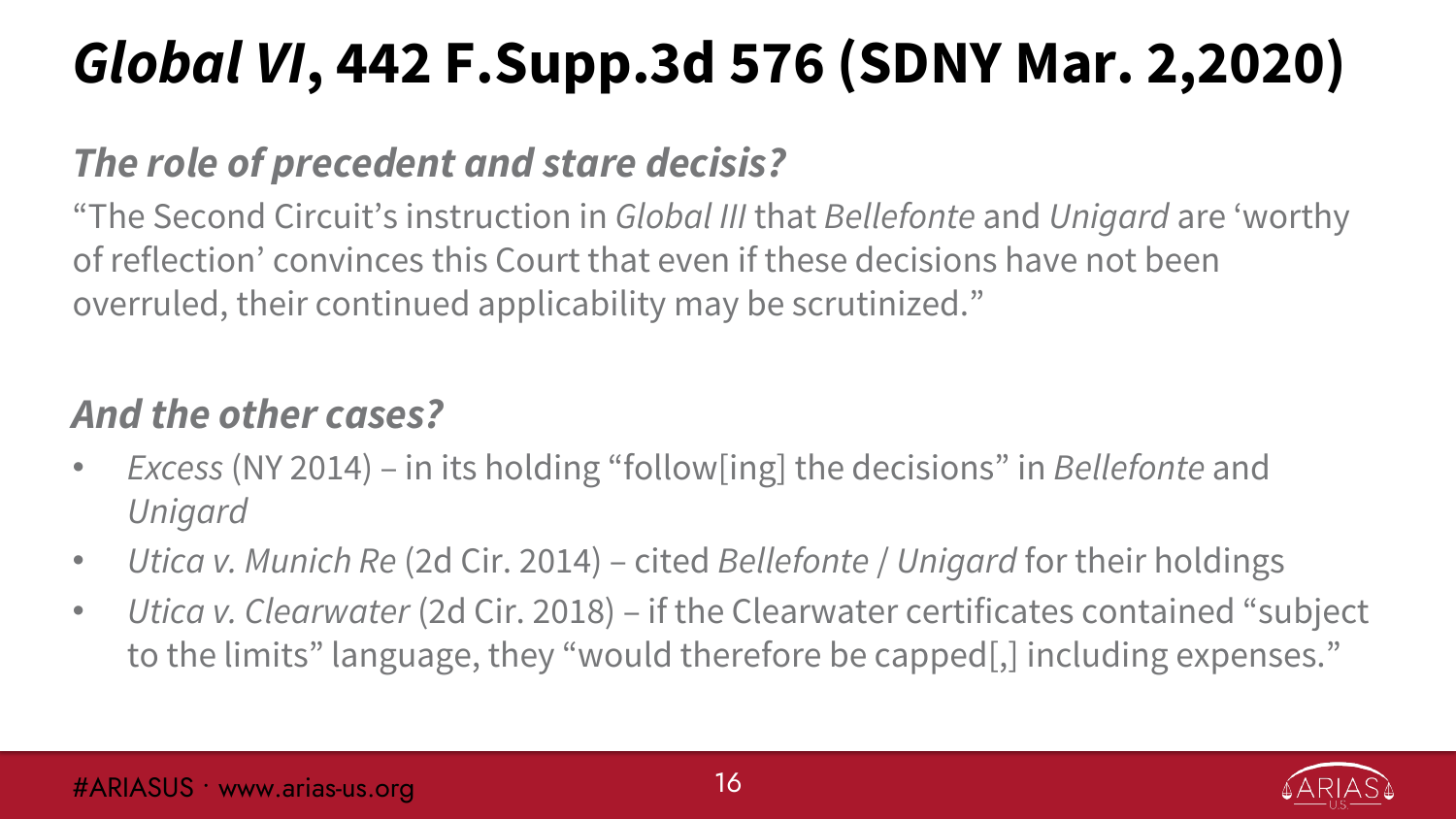### *Global VII***, 22 F.4th 83 (2d Cir. Dec. 28, 2021)**

#### *The Holding:*

"Applying ordinary rules of contract interpretation, we agree with the district court: the reinsurance certificates' follow-form clauses require Global to pay its proportionate share of Century's defense costs in excess of the certificates' liability limits. We base this conclusion on the certificates' unambiguous language as well as the testimony of Century's experts confirming that a strong presumption of concurrency prevailed in the reinsurance market at the time the certificates were issued."

22 F.4th 83 United States Court of Appeals, Second Circuit. **GLOBAL REINSURANCE CORPORATION OF** AMERICA, Successor in Interest to Constitution Reinsurance, Corporation, Plaintiff-Counter-Defendant-Appellant, V. CENTURY INDEMNITY COMPANY, Successor in Interest to CCI Insurance Company, Successor in Interest to Insurance Company of North America,

Defendant-Counter-Claimant-Appellee.

No. 20-1476 August Term 2020 Argued: June 3, 2021 Decided: December 28, 2021

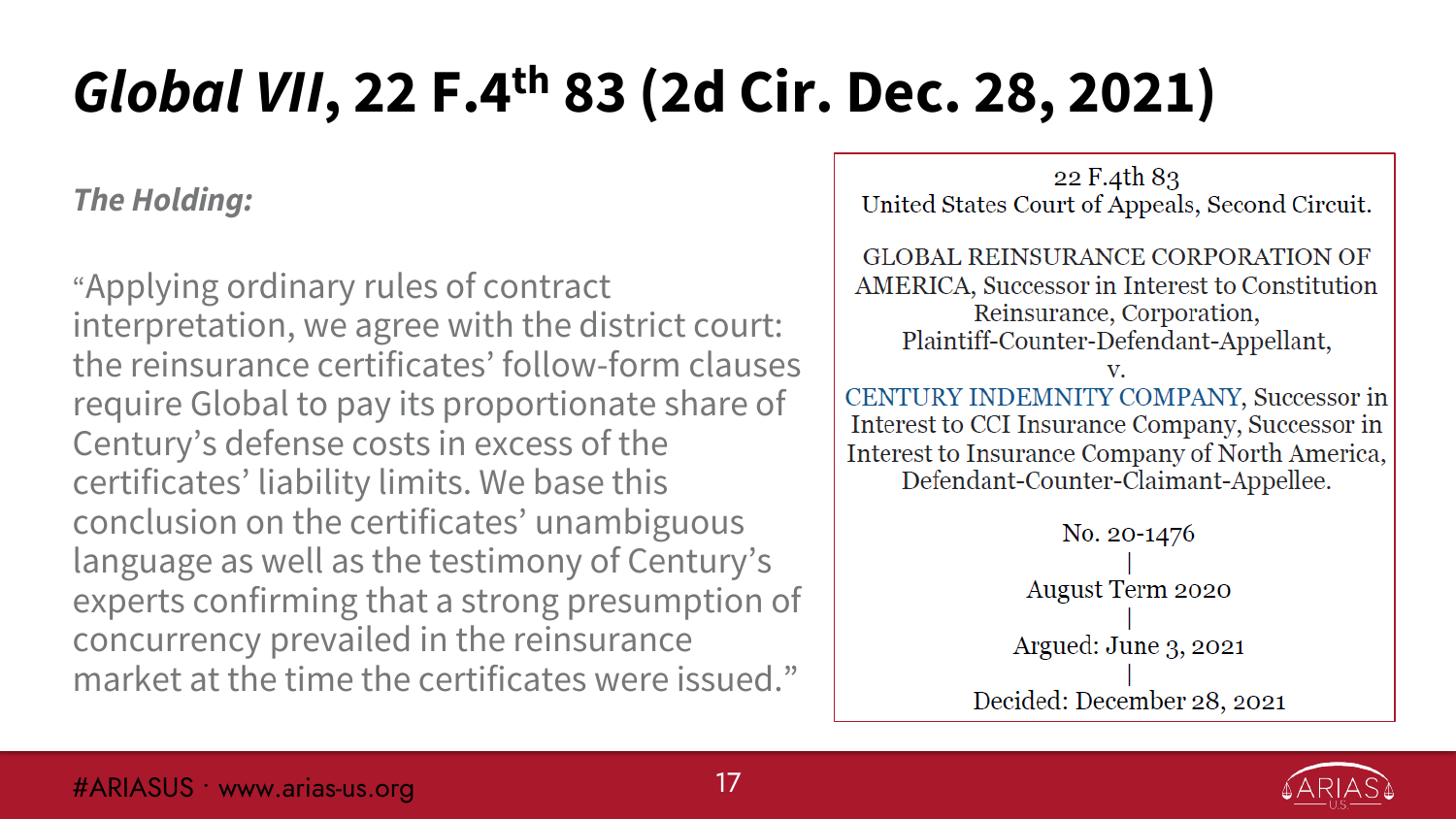### *Global VII***, 22 F.4th 83 (2d Cir. Dec. 28, 2021)**

*What happened to* **Bellefonte** *and* **Unigard***?*

"To the extent that *Bellefonte* an *Unigard* suggest a different outcome, we conclude that those cases have been undermined by the decision of the New York Court of Appeals answering our certified question. For that reason, *Bellefonte* and *Unigard* no longer constitute the law of our circuit."

22 F.4th 83 United States Court of Appeals, Second Circuit. **GLOBAL REINSURANCE CORPORATION OF** AMERICA, Successor in Interest to Constitution Reinsurance, Corporation, Plaintiff-Counter-Defendant-Appellant, V. CENTURY INDEMNITY COMPANY, Successor in Interest to CCI Insurance Company, Successor in Interest to Insurance Company of North America, Defendant-Counter-Claimant-Appellee. No. 20-1476 **August Term 2020** Argued: June 3, 2021 Decided: December 28, 2021

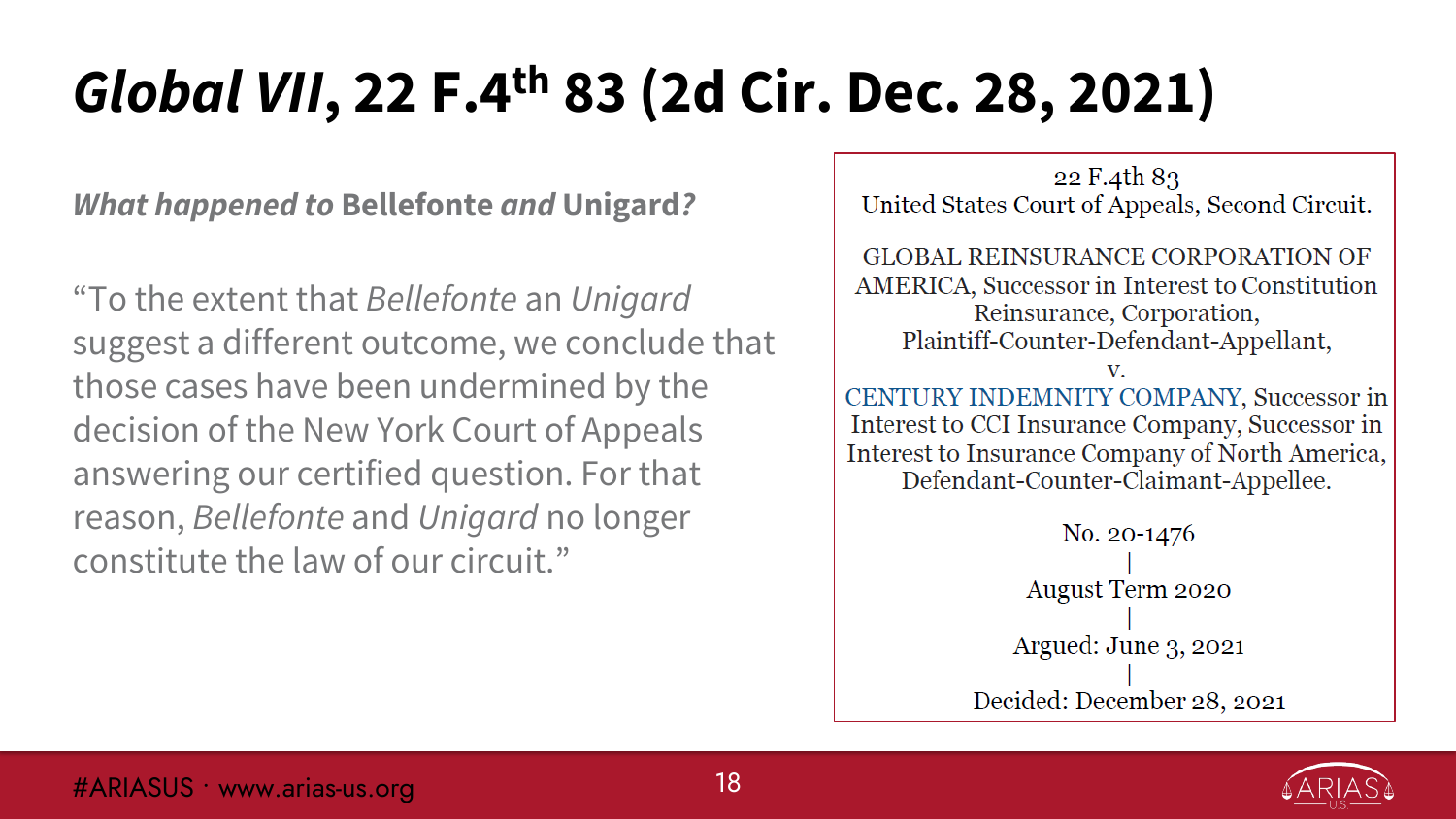### *Global VII* **– Bases for the Holding?**

#### *Contract: "Follow Form" trumped "Subject to the limit"?*

"In sum, nothing in the certificates 'specifically provide[s]' that the certificates differ from the Century policies with respect to the treatment of defense costs. Because the follow-form clause makes Global's 'liability ... subject in all respects to all the terms and conditions of the Company's policy' unless 'otherwise specifically provided,' Global must pay its proportionate share of Century's expenses 'in addition to the applicable limit of liability' contained in the Reinsurance Accepted provision."

• 2d Circuit footnoted that district court erred in finding cap applies to expense without indemnity

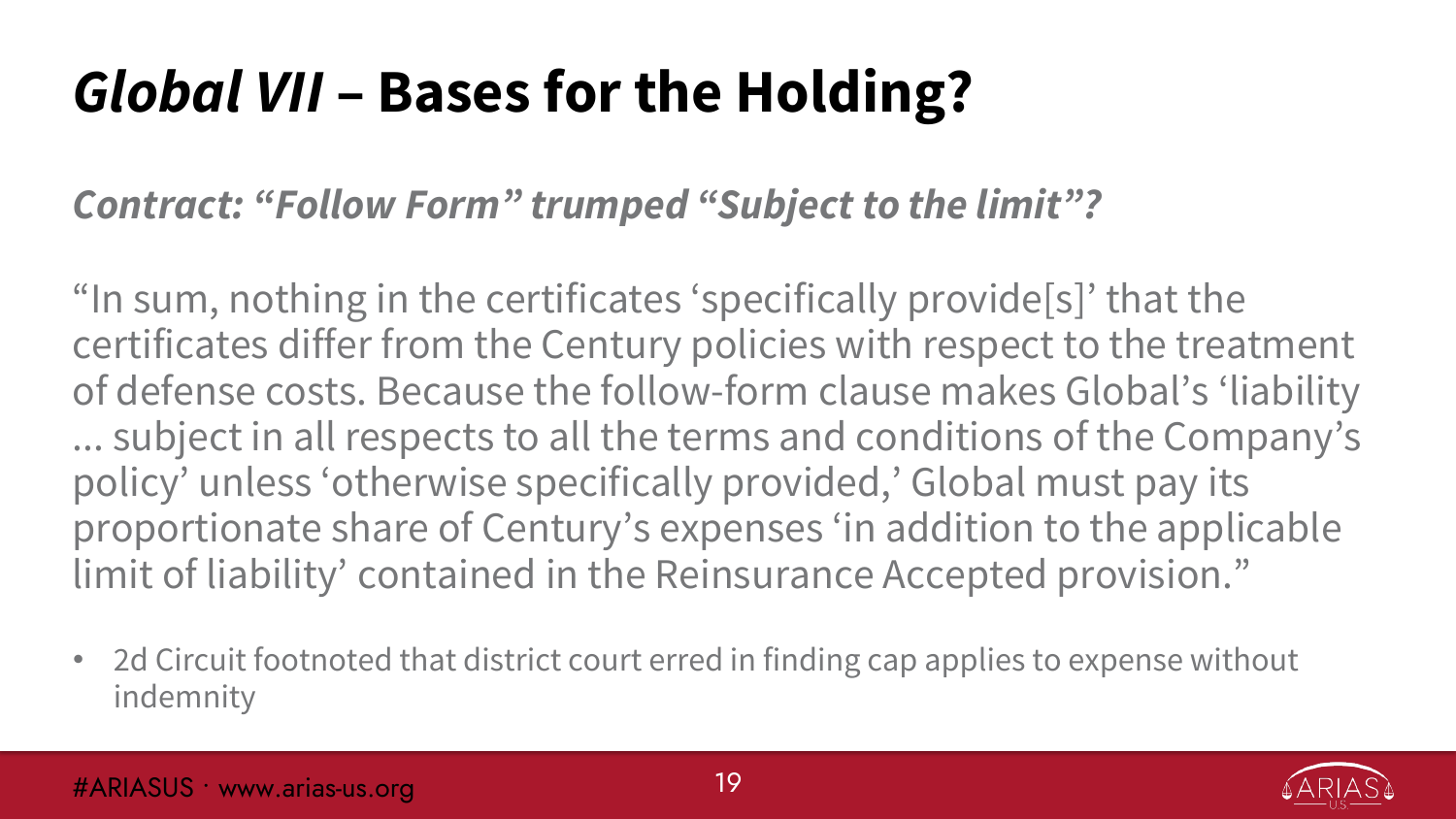### *Global VII* **– Bases for the Holding?**

*Industry Custom and Practice: Presumption of Concurrency*

- Presumption of concurrency based on Follow Form clause
	- According to Century experts, "subject to" would not have been understood as specific enough
- "Sound reasoning" of presumption to "promote efficiency in the reinsurance market."
- Expert testimony that "premium follows risk" should apply to defense costs

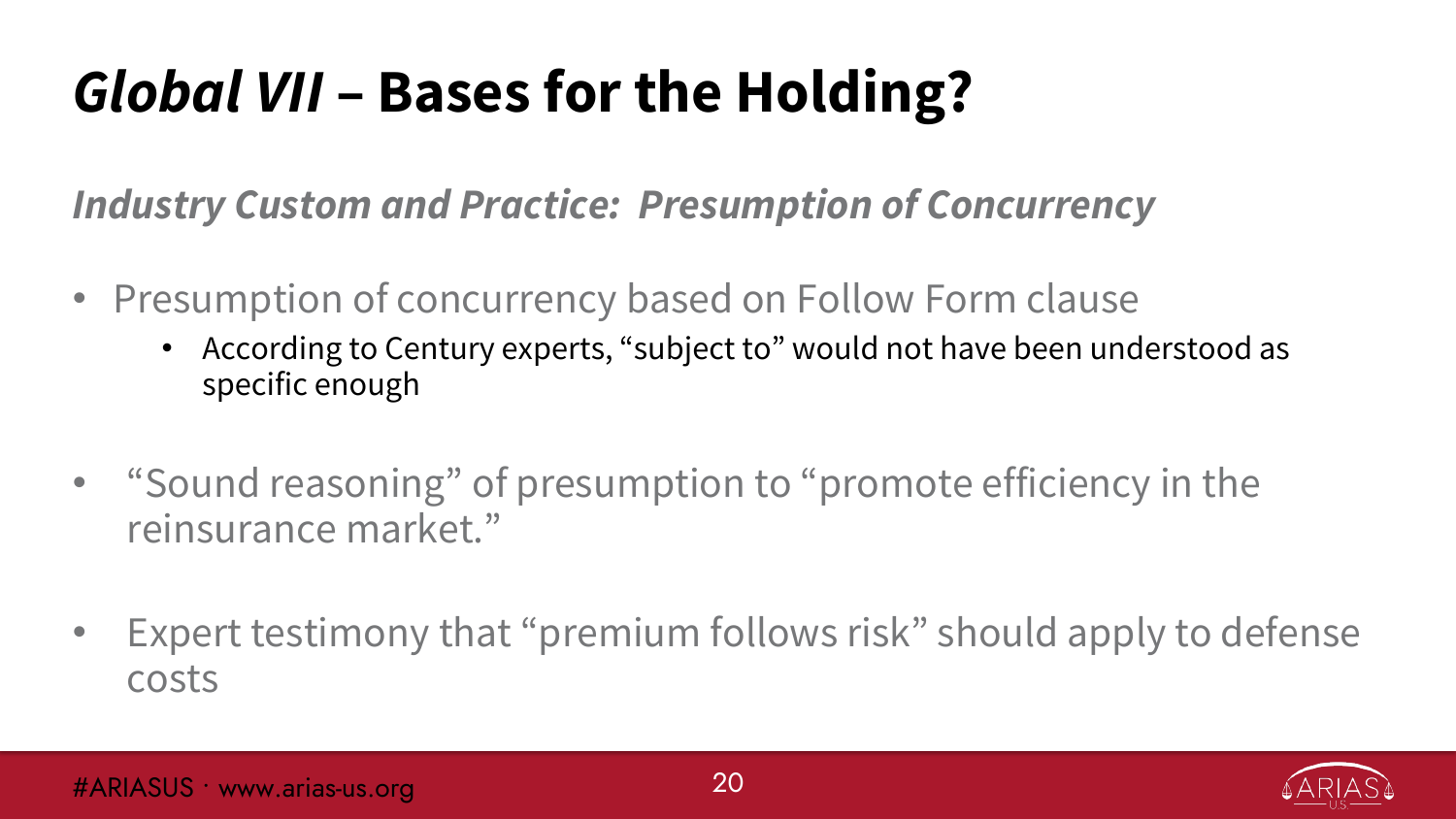### *Global VII* **– Bases for the Holding?**

*Stare decisis – Global IV "revealed a conflict"*

- "The decision … in *Global IV* revealed a 'conflict' between the approach our court took in *Bellefonte* and *Unigard*, and 'the standard rules of contract interpretation otherwise applicable to facultative reinsurance contracts[.]"
	- But Second Circuit acknowledged *Global IV* "did not confront" the issue in *Bellefonte* and *Unigard*
- **The conflict?** "Rather than analyze the language of the follow-form clauses and the underlying policies, we assumed from the outset that the applicable policy limits capped the reinsurers' liability as to both losses and expenses and held that '[a]ll other contractual language must be construed in light of th[ose] cap[s].'"

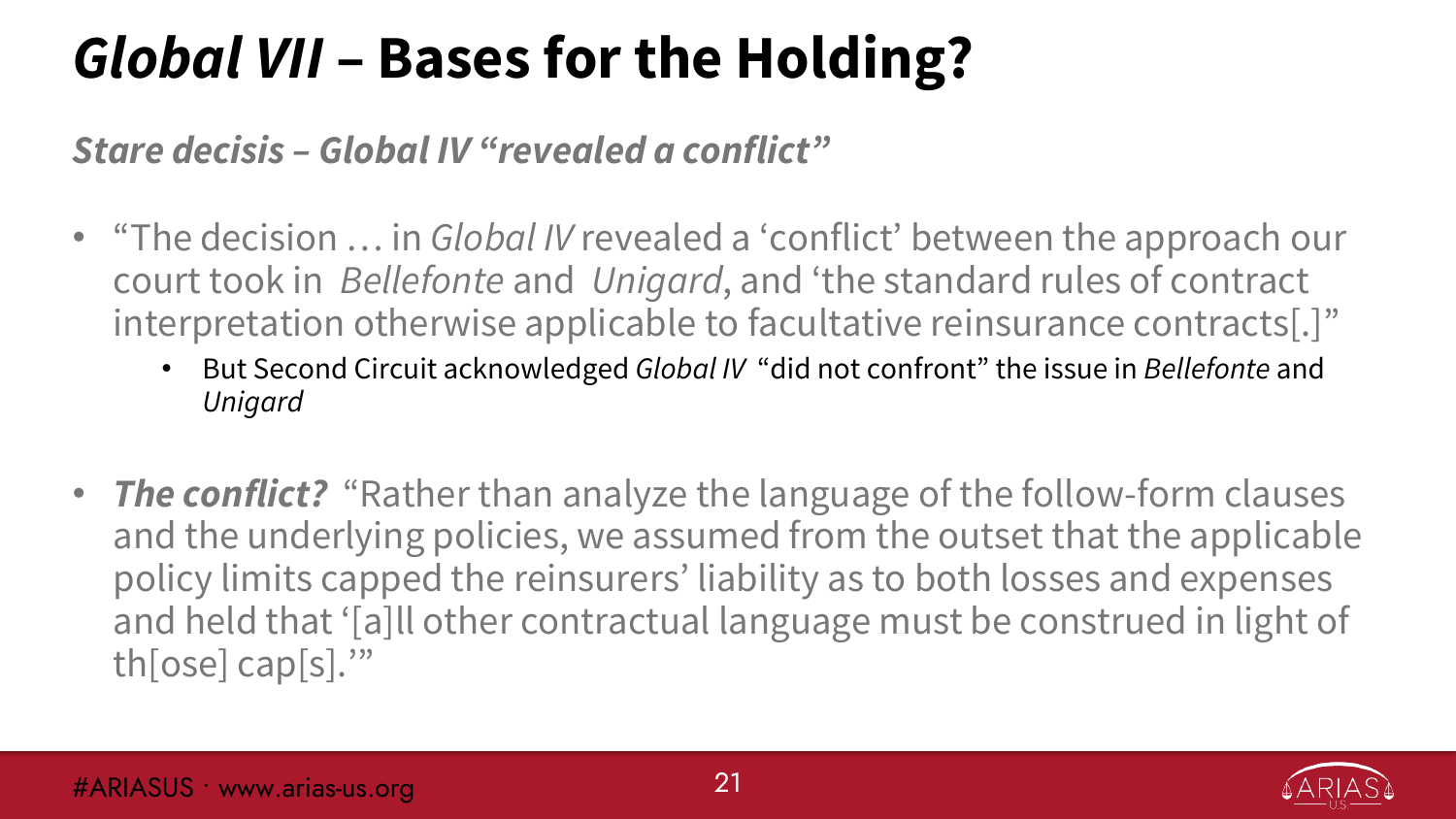# **Is The Cap Dead Nationwide – or even in New York?**

*Erie* **Principles and Open Questions**

ARIAS•U.S. 2022 Spring Conference www.arias-us.org

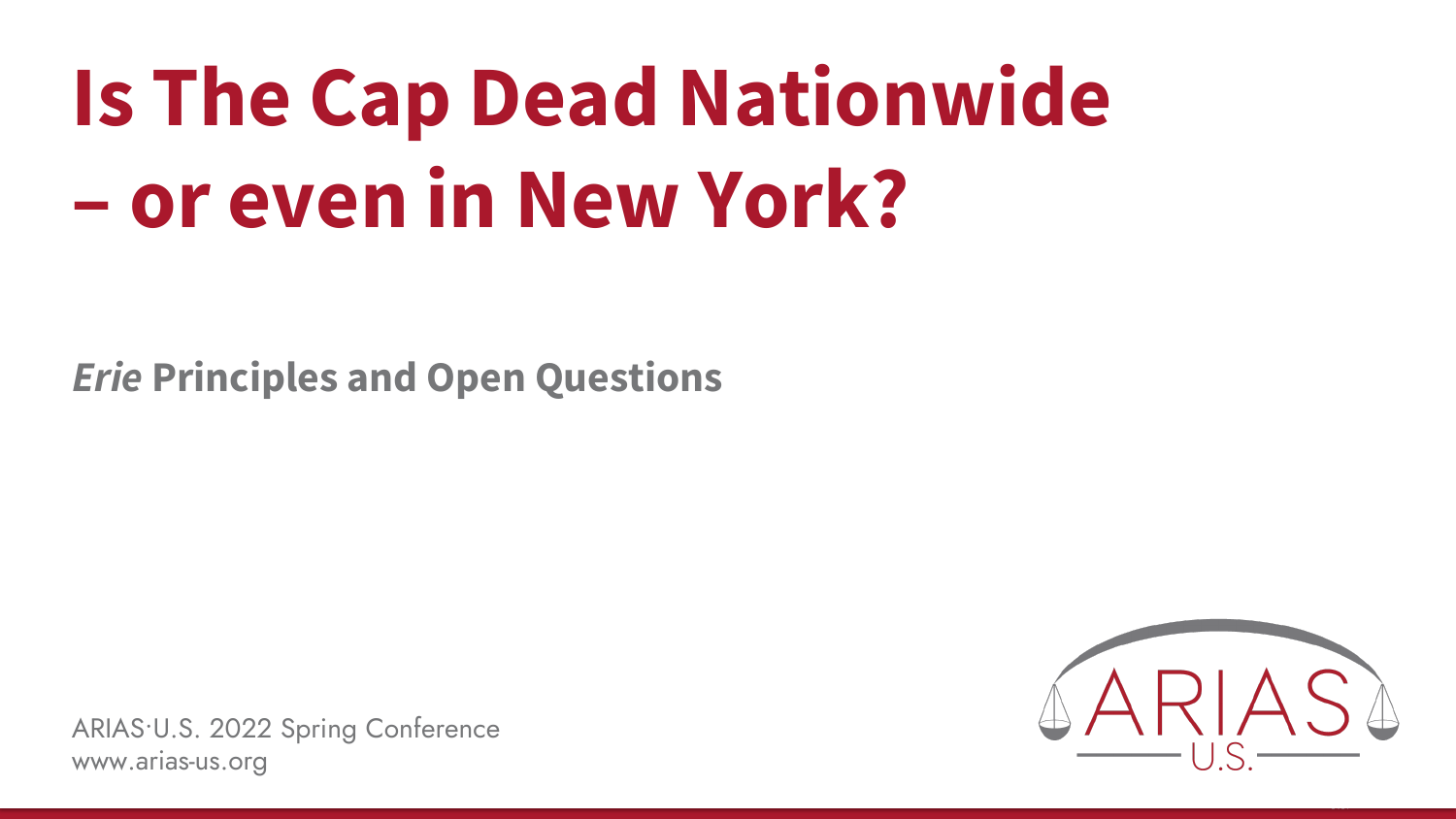## **Where Might The Cap Defense Remain Viable? Illinois?**

- State appellate court in 2014 ruled in favor of cap. *Continental Cas. Co. v. MidStates Reins. Corp*., 2014 IL App (1st) 133090 (2014)
- BUT, relied heavily on *Bellefonte* and that fact the "analysis and conclusion [in *Bellefonte*] has been widely accepted and cited by the courts and experts."

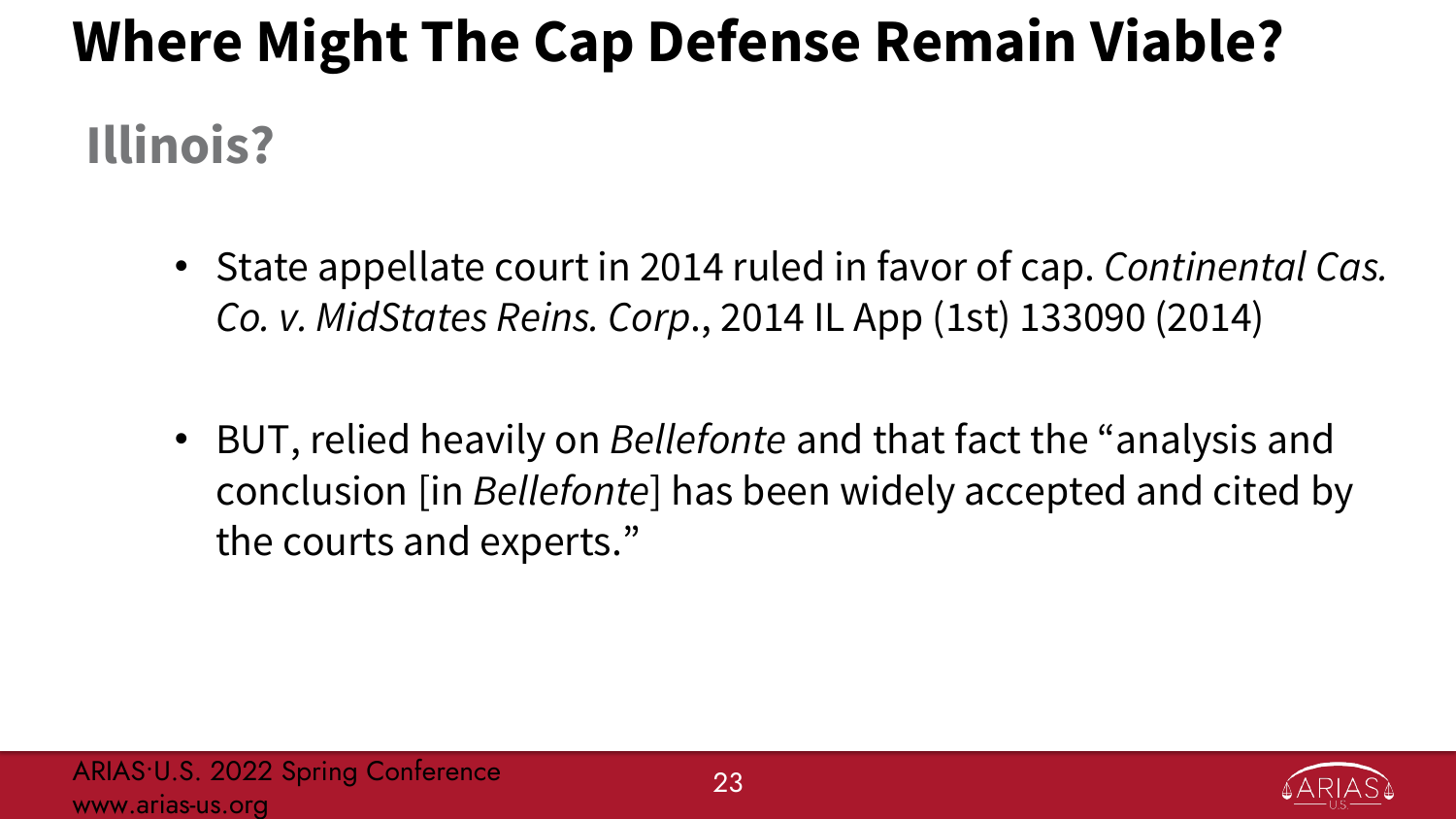### **Where Might The Cap Defense Remain Viable?**

### **Maybe even in New York?**

- The only New York state (rather than federal) court to address the cap enforced it.
- *Utica Mut. Ins. Co. v. Alfa Mut. Ins. Co.* (the ECRA pool)
	- Trial court granted partial summary judgment on the cap defense, relying on *Excess, Bellefonte, and Unigard .*
	- That decision was affirmed on appeal to the N.Y. Appellate Division in 2017. *Utica Mut. Ins. Co. v. Alfa Ins. Co.*, 154 A.D.3d 1287 (4th Dep't 2017)

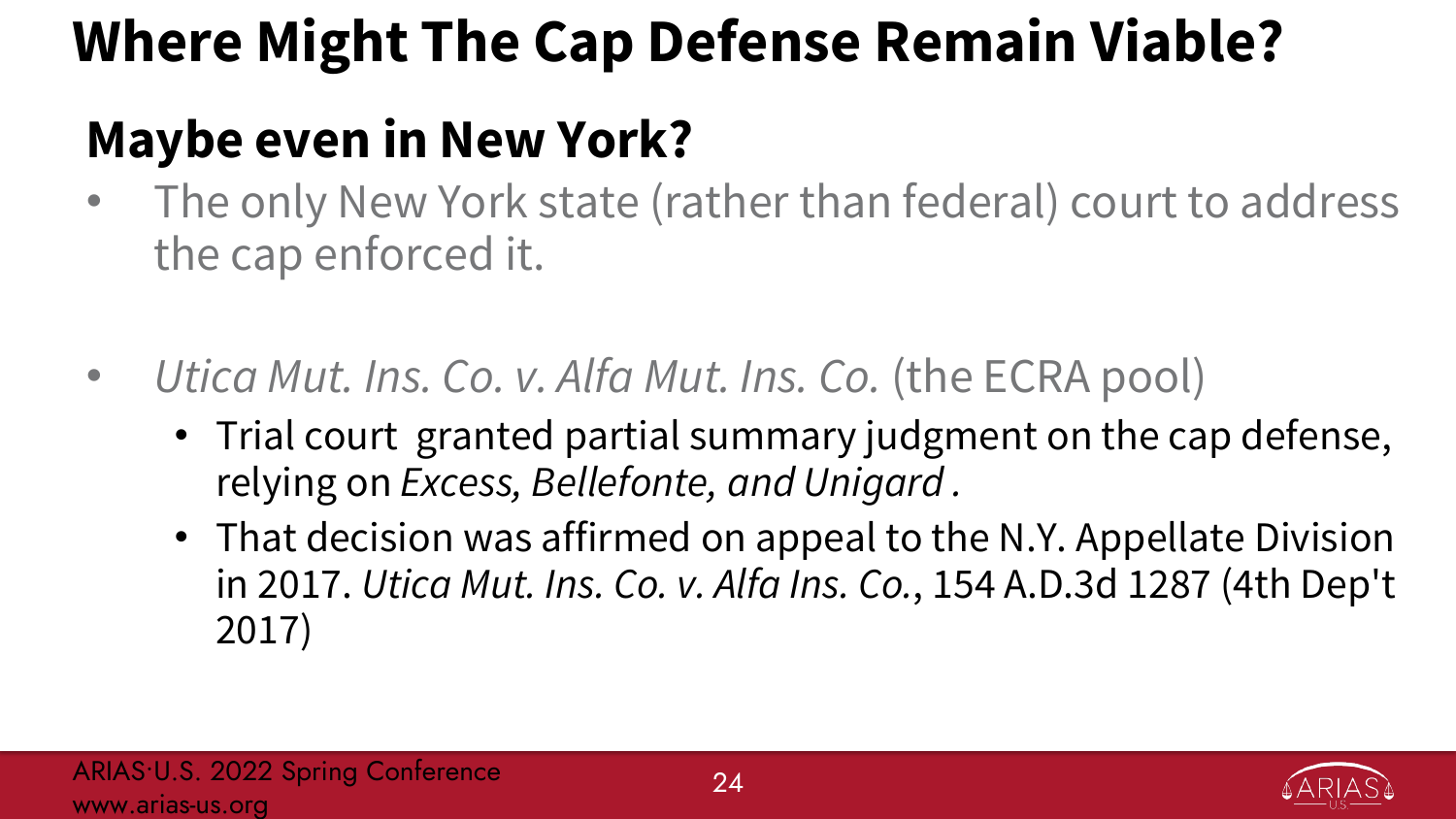### **Where Might The Cap Defense Remain Viable?**

### **Maybe even in New York?**

- After *Global IV* was decided, Utica moved to renew its opposition to ECRA's summary judgment on the basis that *Global IV* was an intervening change in the law.
- Trial court rejected that argument and held that *Global IV* answered a narrow certified question and did not change law of contract or affect prior decision applying cap to ECRA certificates. *Case 15-2164, Doc. 144 (Feb. 15, 2018)*

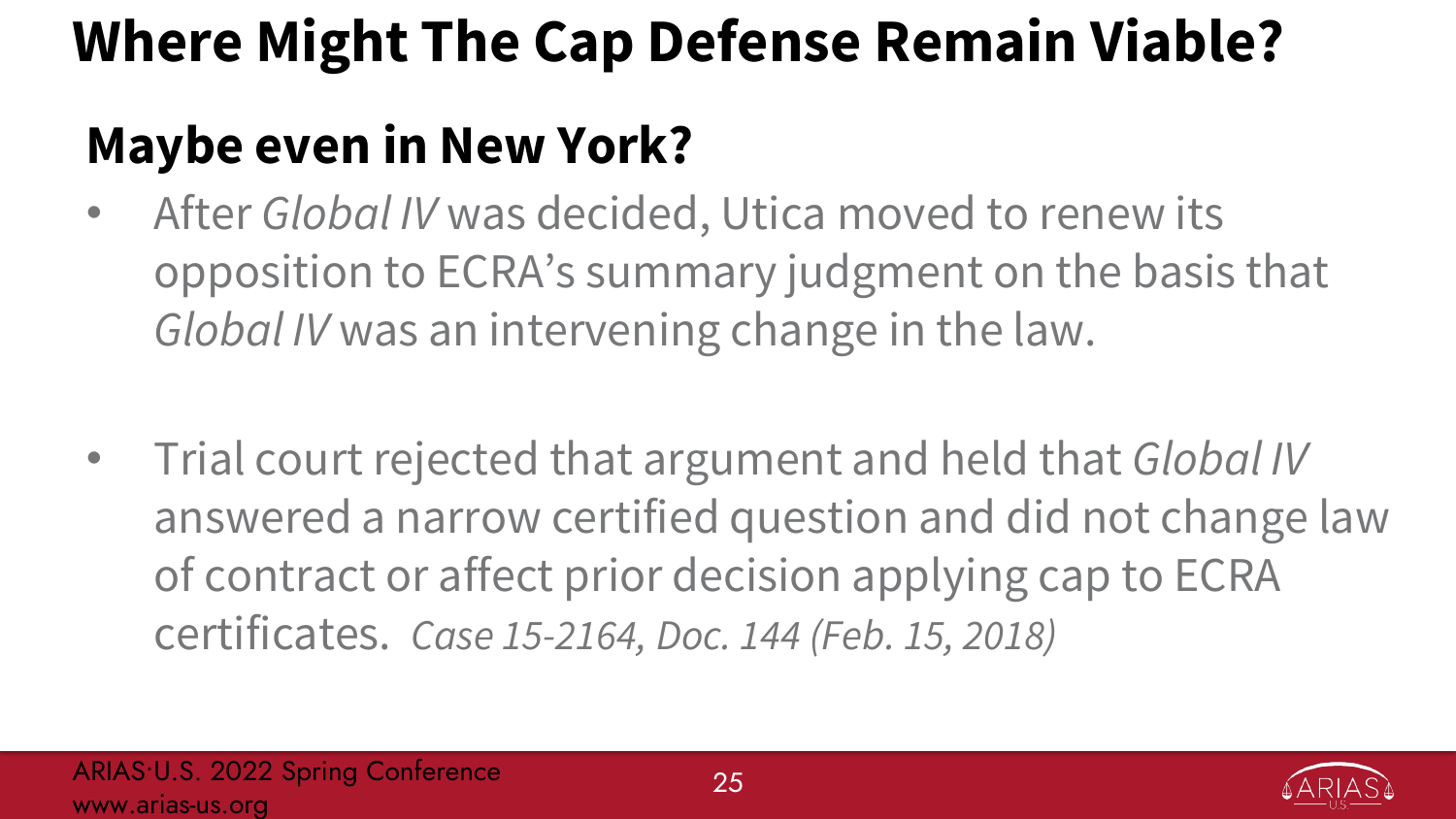# **The Significance of Certified Questions**

*When to use them and how to frame them*

ARIAS•U.S. 2022 Spring Conference www.arias-us.org

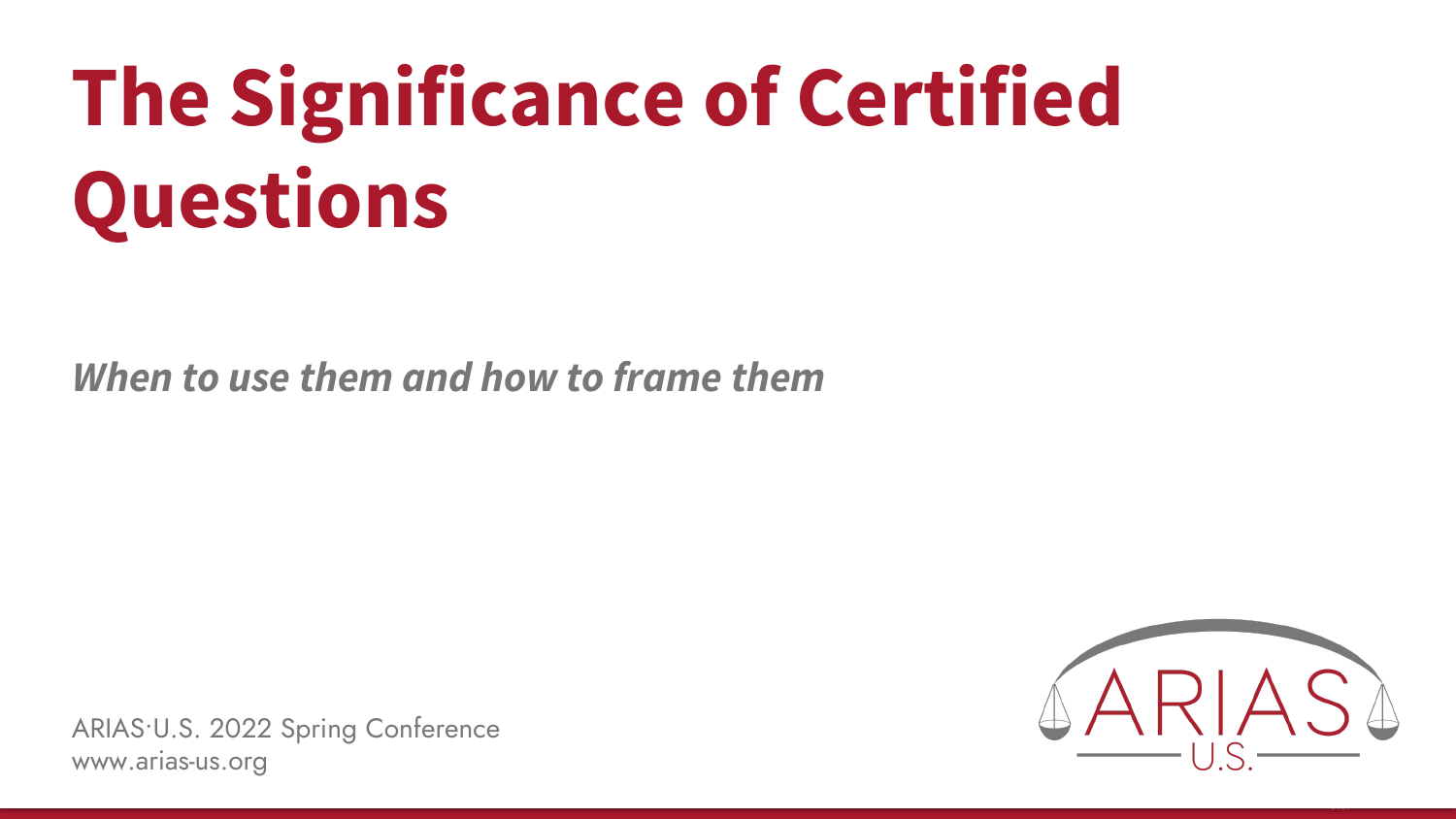### **Certified Questions**

- Governed by state rules
- Not all courts may certify
- Important, unsettled state issue
- Control framing?

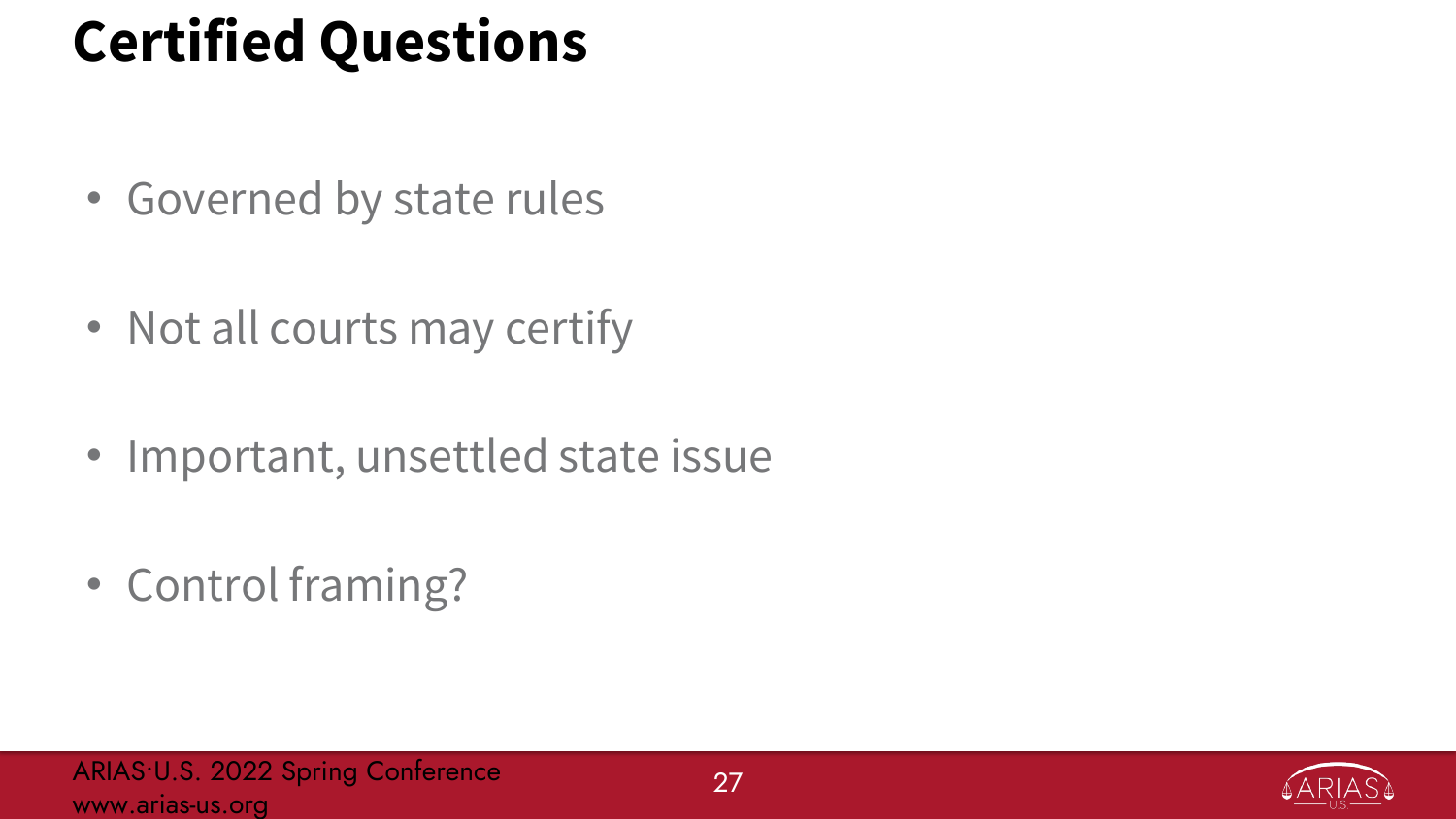# **Whither "Industry Custom and Practice"?**

*How does/will it work in court compared with arbitration?*

ARIAS•U.S. 2022 Spring Conference www.arias-us.org

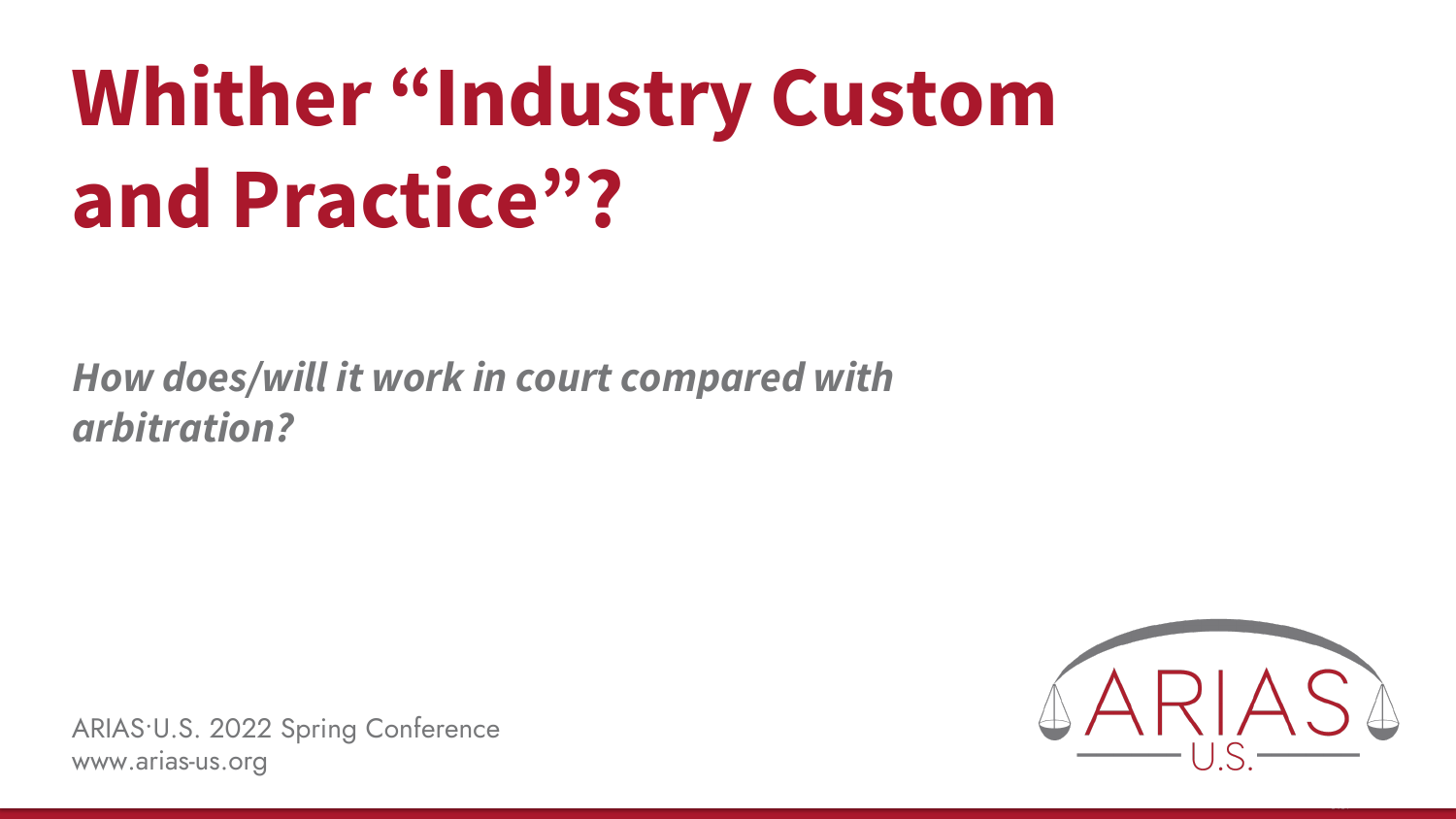### **Industry Custom and Practice**

- Use in arbitration compared to litigation
- How does the law allow it to be used in litigation?